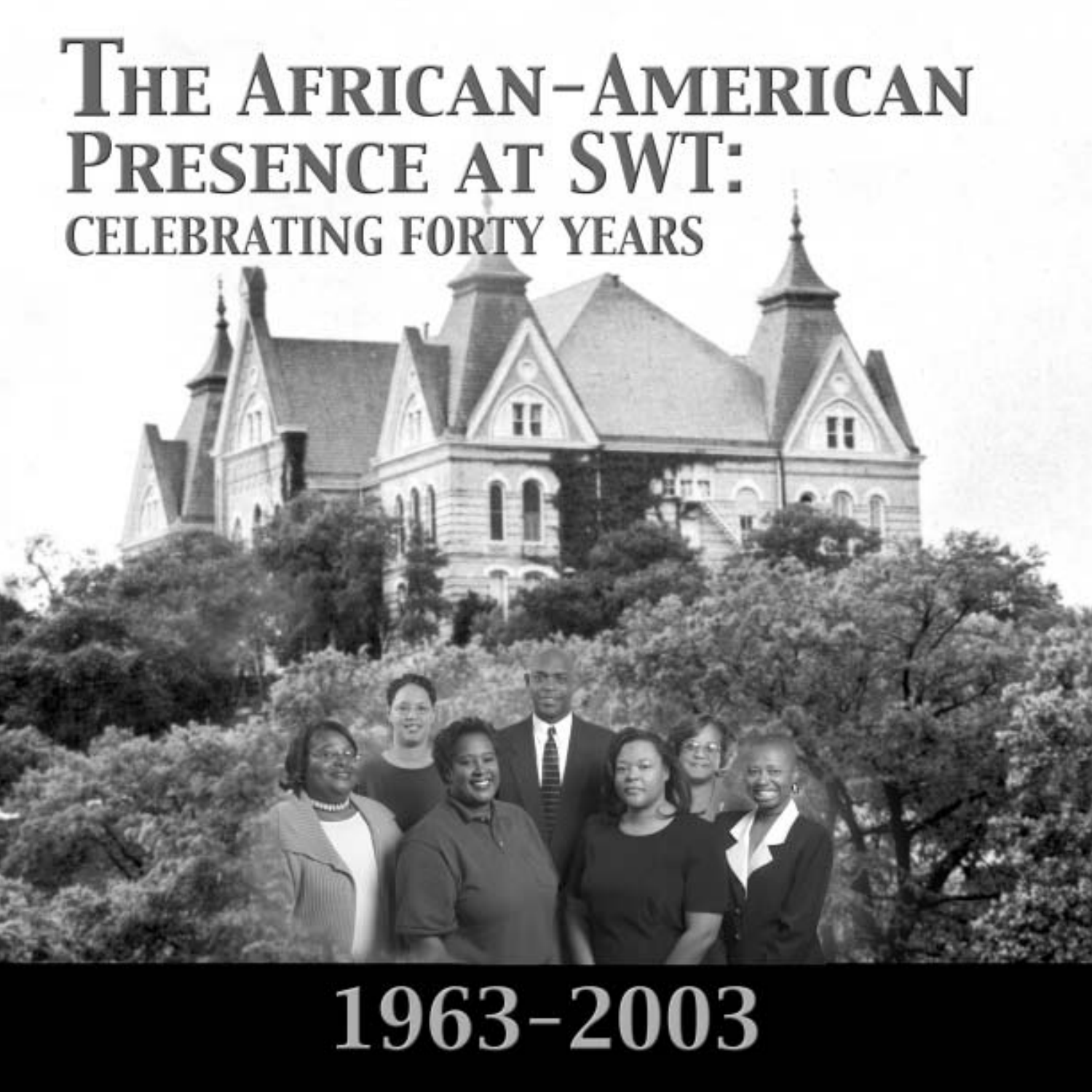### Message from the President



*Denise M. Trauth*

This year marks a milestone in the history of Southwest Texas—40 years since the university was racially integrated. From our vantage point four decades later, the concept of segregation seems foreign and strange. Our students cannot understand—fortunately—such an atmosphere. Can any of us imagine a racially segregated campus in our day? Integration has brought us too much progress and cultural depth to entertain such an idea.

But it is important to remember and even more important to celebratehow far we have come as a society since 1963. We owe so much to those individuals who brought us to this point. We honor their idealism, courage and persistence.

This exhibition helps us remember and celebrate and honor. I invite everyone in the SWT community to spend some time with these displays and reflect upon the last 40 years.

Denise N. Traith

#### **Exhibit Overview**

"The African American Presence at SWT" exhibit highlights African Americans at Southwest Texas State University in 2003 as a way to celebrate the present and honor the past. The exhibit looks back to 1963 when one African American woman, Dana Smith, successfully challenged the segregation policy of SWT and won a landmark case in the history of the university that opened its doors to African Americans. In the spring of 1963 five African American women enrolled. Forty years later, SWT can be proud of its 1,067 African American undergraduate students and 215 African American graduate students (based on Fall 2002 enrollment data). African American students have founded and managed several organizations including local chapters of national sororities and fraternities, leadership conferences and alliances, NAACP affiliates, and performing arts groups. To date, five African Americans have received the SWT Distinguished Alumni recognition. In 1992 the first African American student reunion celebrated over 1,800 graduates. The graduates have moved out not only to San Marcos but also throughout Texas and the United States using the knowledge and skills acquired through the SWT experience.

In 1975, Kenneth Worthing Tucker, who is still a part of the faculty of the Department of Curriculum and Instruction, became the first African American faculty member at SWT. In 2003 the university enjoys the service of many African Americans—15 fulltime faculty and approximately 7 part-time faculty. In addition, approximately 70 staff members fill the ranks as administrators, program managers, and support staff.

Thus, in February 2003, during the national celebration of Black History, it is fitting to showcase, remember, and celebrate the accomplishments of the SWT community in this area of diversity.

#### **Narrative for exhibit and booklet by Dr. Joni Charles, Dr. Elvin Holt and Dr. Sandra Mayo**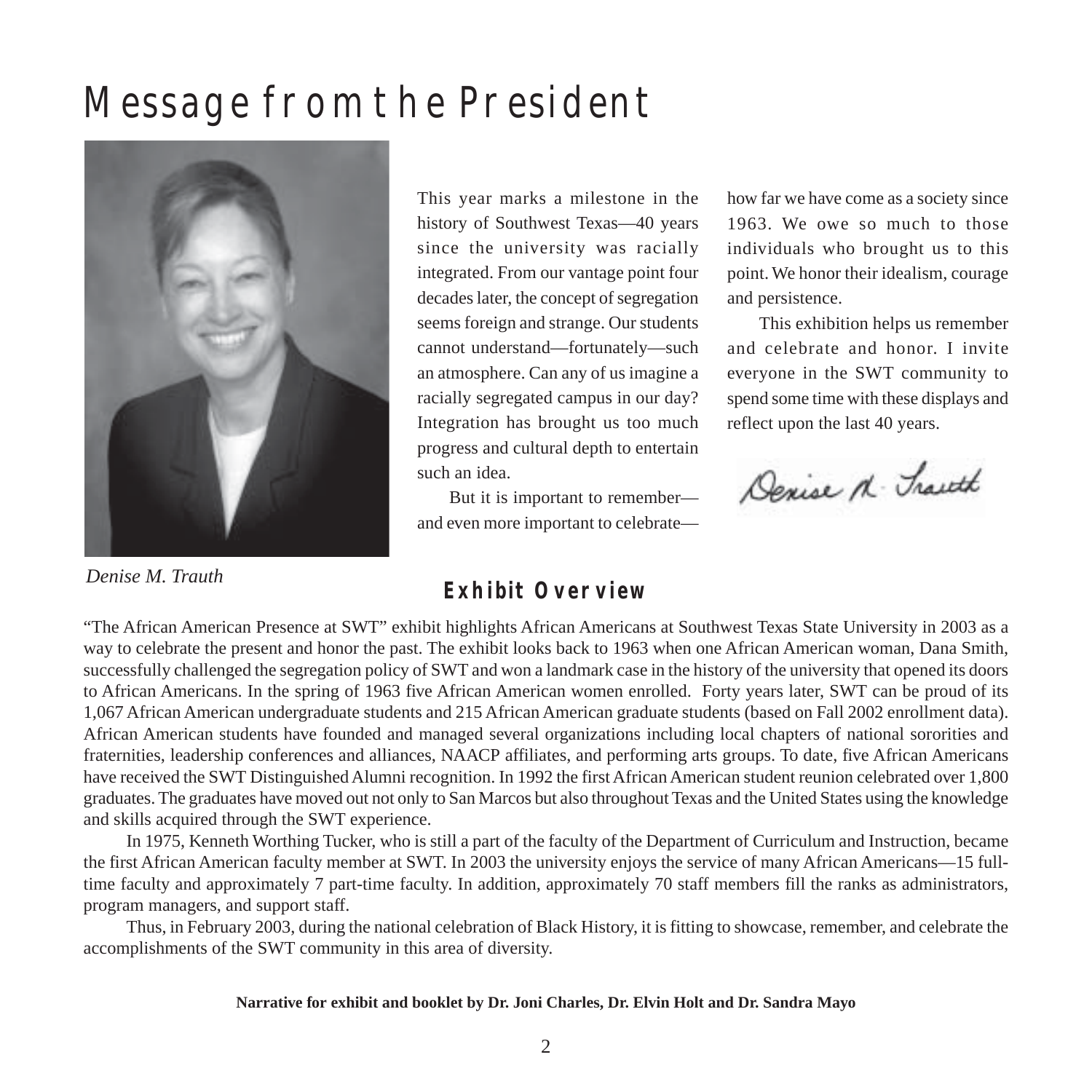### Full-Time Faculty

**Dr. Audwin Anderson**, tenured Associate Professor in the Department of Sociology, began teaching at SWT in 1994. Dr. Anderson holds a Ph.D. from Texas A&M University. His major accomplishments include authoring and co-authoring a number of refereed journal articles and book chapters, and service on the SWT Faculty Senate. Dr. Anderson has served on numerous national, university and departmental committees. His research area is in the Sociology of Law. He is also a SWT alumnus, class of 1981.

**Mr. Cyrus Cassells**, tenure track Associate Professor in the Department of English and the first African American instructor in the department's M.F.A. Creative Writing program, joined the SWT faculty in 1998. A graduate of Stanford University, Professor Cassells' major accomplishments include an Award from the College of Liberal Arts for Scholarly/Creative Activity, SWT Enhancement Grant to support the development of his play, *Doctor Free*, a Pulitzer Prize Nomination for *Beautiful Signor*, and the William Carlos Williams Award from the Poetry Society of America for *Soul Make A Path Through Shouting*. Carnegie Mellon University Press recently reprinted *The Mud Actor*, Professor Cassells' first book of poems, in its Classic Contemporary series.

**Dr. Joni Charles**, tenured Associate Professor of Economics in the Department of Finance and Economic, began her employment at SWT in 1984. She holds a Ph.D. in Economics from Purdue University. Professor Charles has garnered many awards and honors. Among Professor Charles' notable achievements are NSF grants for 1991-93, recognition by the President's Council for Higher Education, the Everett Swinney Award for Excellence in Teaching, and the first Mariel M. Muir Award for Excellence in Mentoring. Dr. Charles is the only tenured African American faculty member in the College of Business. Her research focuses on individual and collective decision making as it affects resource and environmental issues.

Dr. Laurie Fluker, tenured Associate Professor in the Department of Mass Communication and Presidential Fellow, was hired in 1989. An outstanding public speaker and gifted teacher, Professor Fluker holds a Ph.D. from UT in Austin. She is the first African American to receive the Alumni Teaching Award; the first in the Department of Mass Communication to be chosen by students as Outstanding Professor for six years; and the first African American named as a Presidential Fellow. Her accomplishments also include first runner up for the Presidential Award for Excellence in two categories (Service, 1999; Teaching, 1998). In addition, Dr. Fluker was chosen as a National Fellow by all five professional broadcasting associations that offer fellowships to outstanding broadcasting professors.



*Audwin Anderson*



*Cyrus Cassells*



*Joni Charles*



*Laurie Fluker*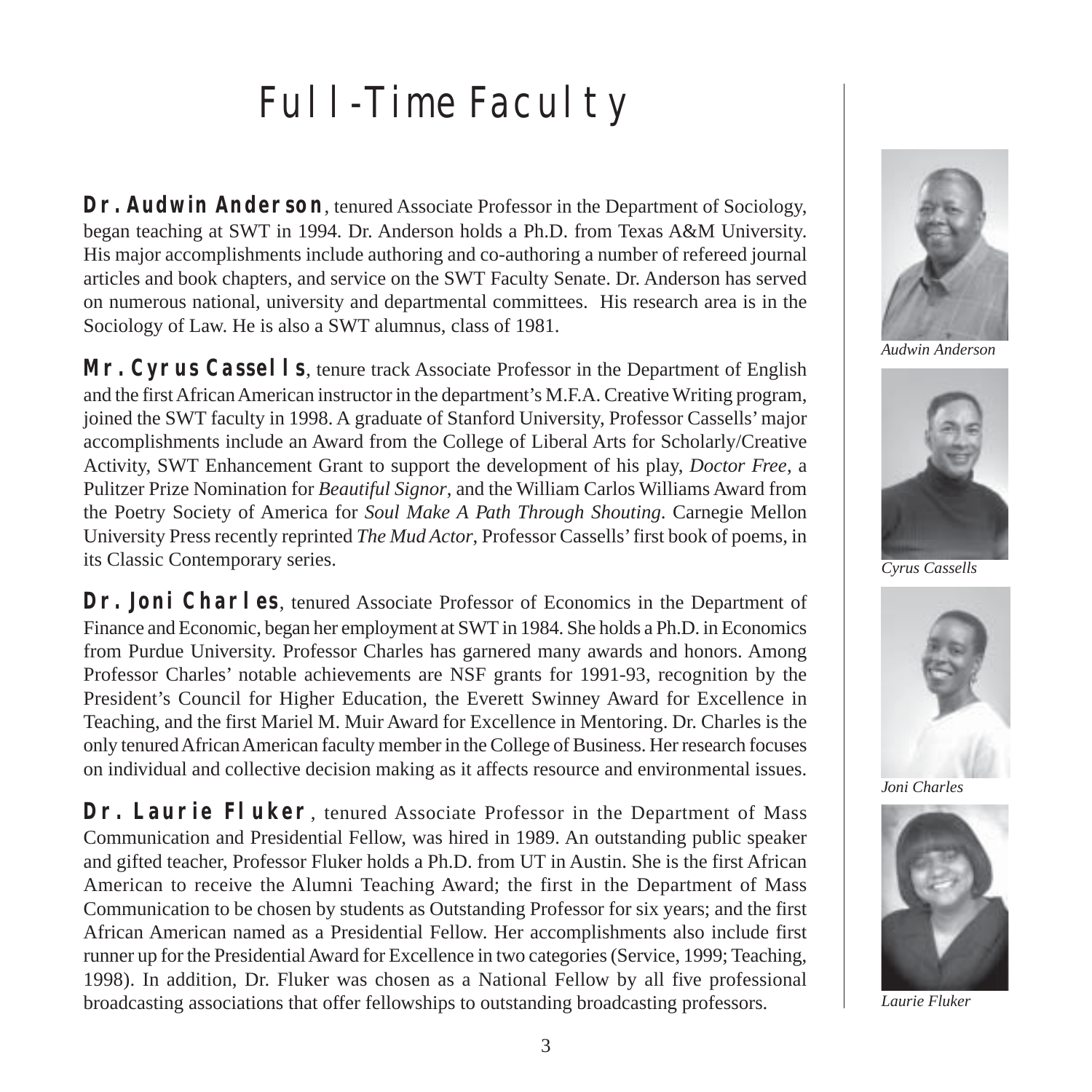

*Verna Henson*



*Elvin Holt*



*Barbara Lyman*



*Sandra Mayo*

**Dr. Verna Henson**, tenured Assistant Professor in the Department of Criminal Justice, began teachingt at SWT in 1994. She holds a Ph.D. in Sociology from the University of Missouri at Columbia. Professor Henson's major accomplishments include a term as President of the Southwest Association of Criminal Justice, Membership in the Academy of Criminal Justice Sciences, Recipient of the Alfred H. Nolle Chapter of Alpha Chi favorite Professor Award, and two School of Applied Arts Service Awards for Teaching and Student Mentoring. Professor Henson is the first African American faculty member in the Criminal Justice Department and the first African American director of the TASP program. Her research examines topics concerning homelessness and campus crime.

**Dr. Elvin Holt**, tenured Professor in the Department of English, joined the SWT faculty in 1983. He earned a Ph.D. from the University of Kentucky in Lexington. One of twenty professors selected to participate in SWT's first yearlong Excellence in Teaching and Learning Seminar, Professor Holt has received three fellowships from the National Endowment for the Humanities, and he was named Professor of the Year by the Association of Black Students in 1989. Professor Holt's research, publications, and conference presentations focus on African literature, African American literature and cultural studies, and folklore. Dr. Holt is the first African American tenured professor in the Department of English.

**Dr. Barbara Gallow Lyman**, tenured Professor in the Department of Educational Administration and Psychological Services, began her service at SWT in 1990. Associate Dean of the Graduate College, Professor Lyman holds a Ph.D. from Louisiana State University. Professor Lyman is author or co-author of numerous publications, including journal articles, reports, chapters, and edited volumes. Additionally, she has received an award from the College of Education for Excellence in Scholarly/Creative Activity.

**Dr. Sandra M. Mayo**, tenured Associate Professor of Theatre in the Department of Theatre and Dance, came to SWT in 2001. She holds a Ph.D. from Syracuse University. Recipient of the NISOD Award for Teaching and Leadership Excellence, Professor Mayo has been inducted into the San Antonio Women's Hall of Fame in the Creative Arts category, and she has written, directed, and produced numerous African American plays. Her research, publications, and conference presentations focus on African American and Ethnic Theatre history, literature and performance. She is the first and only African American faculty member in SWT's Theatre department.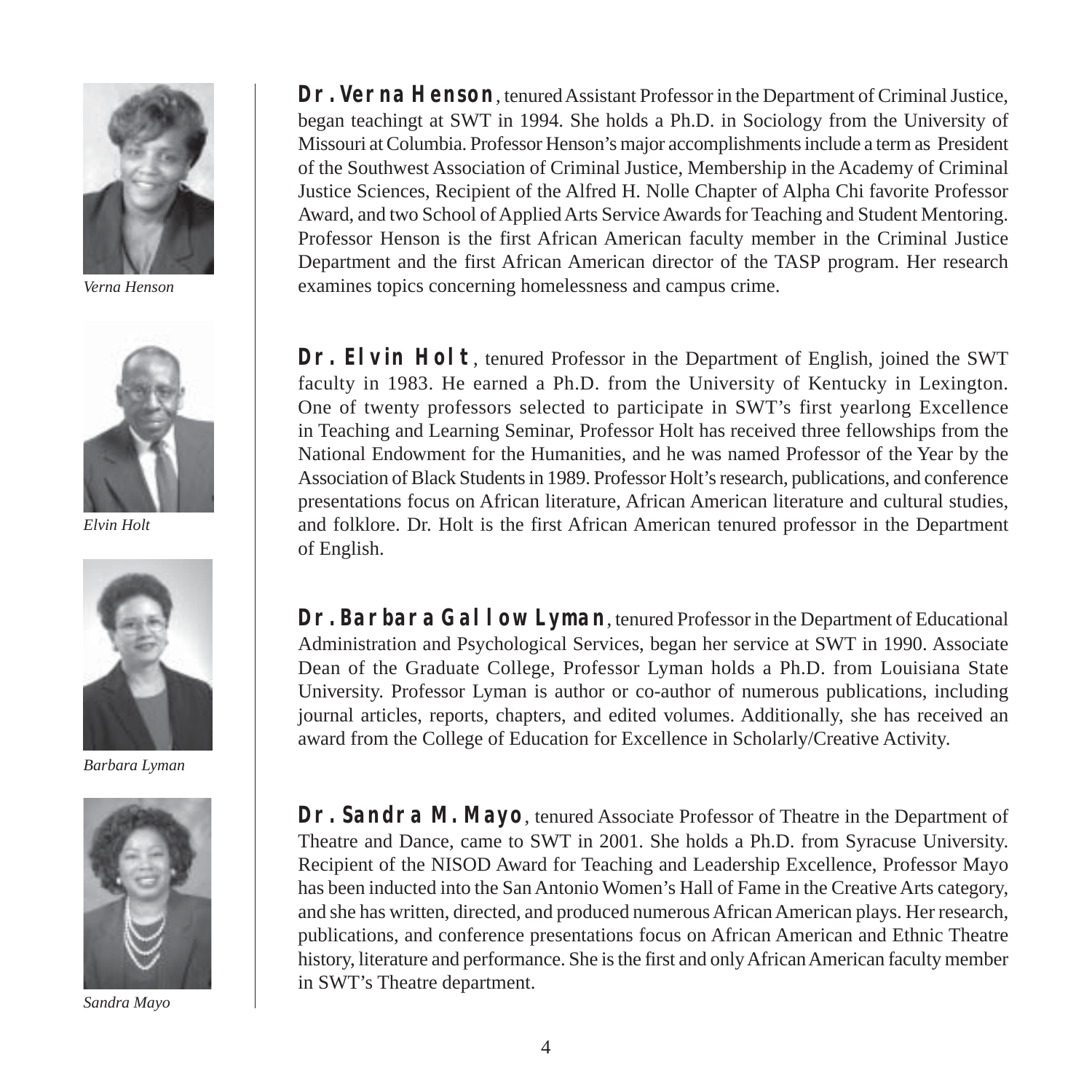**Ms. Vevelyn K. Peterson**, Lecturer in the School of Social Work in the College of Health Professions, joined the SWT faculty in 1996. Ms. Peterson received a Master of Social Work degree from Our Lady of the Lake University. Named Clinical Social Work Faculty of the Year in 1997, Ms. Peterson was also a nominee for The College Services Award in 2001. She is the first and only African American faculty member in the College of Health Professions and School of Social Work.

Dr. Jovita Ross-Gordon, tenured Associate Professor in the Department of Educational Administration and Psychological Services, began her career at SWT in 1998. She holds an Ed.D. from the University of Georgia. Professor Ross-Gordon has published several edited books, books, articles and book chapters. Her research focuses on the teaching and learning of adults and diversity and equity in adult education. Dr. Ross-Gordon has held numerous positions of national leadership in adult education, most recently as chair of the Commission of Professors of Adult Education. She has also been the recipient of two research fellowships.

Dr. Naymond Thomas, tenured professor in the School of Music, has been a faculty member at SWT since 1984. He holds a D.M.A. from the University of Oklahoma. Dr. Thomas is an active performer of oratorio, opera and concert literature. He has appeared with major opera companies such as the Opera Company of Boston, New York City Opera, Covent Gardens, and the San Francisco Opera. He has performed with major orchestras such as the Montreal Philharmonic and the Boston Symphony. Dr. Thomas has served SWT as the Assistant Vice President for Academic Affairs, Director of Texas Opportunity Graduate Fellowship Program, and Professor of Music (voice).

Mr. Kenneth Worthing Tucker, tenured instructor in the Department of Curriculum and Instruction, began his employment at SWT in 1975. He holds an M.A. from the University of California at Los Angeles. Poet, real-estate agent, and author of three books, Mr. Tucker is also an outstanding teacher and a dedicated mentor to student teachers. With more than 25 years of service to the University, Mr. Tucker has worked at SWT longer than any other African American faculty member.



*Vevelyn Peterson*



*Jovita Ross-Gorden*



*Naymond Thomas*



*Kenneth Tucker*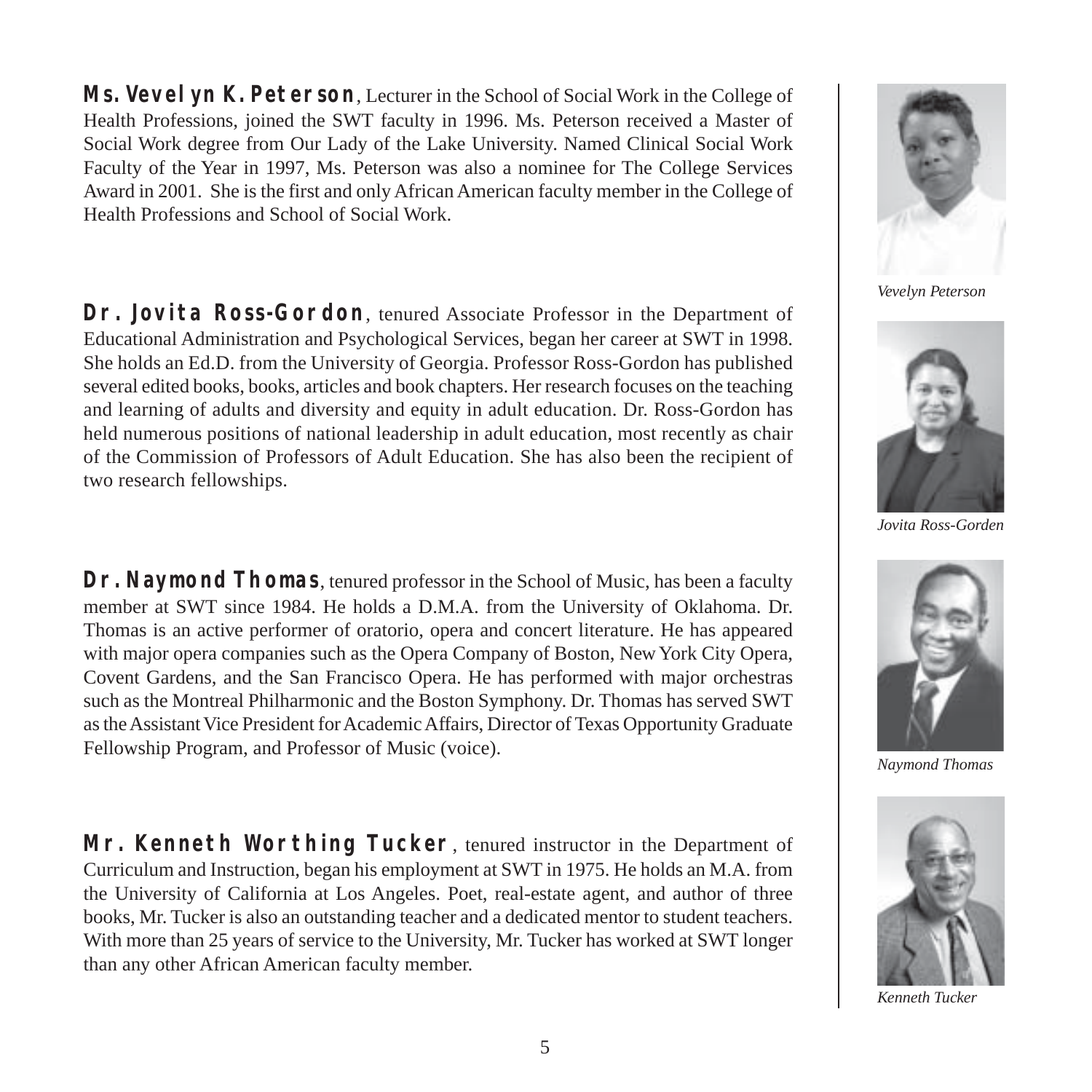

*Melvin Weathersby*

**Mr. Melvin Weathersby, MA, LPC, LMFT**, lecturer with the Occupational Education Division, Career Assessment Program, began teaching at SWT in 1983. He holds an M.A. in Guidance and Counseling from St. Mary's University in San Antonio. Mr. Weathersby has taught a variety of courses including Aerospace Studies, Management and Marketing, Career Assessment, and Human Relations.

#### **Other full-time faculty include:**

**Dr. Carol L. Bargeron** is a tenure track Assistant Professor in the Department of History. She holds a Ph.D. from the University of Wisconsin at Madison.

Dr. James Polk, tenured Associate Professor in the Department of Music, holds a B.A. in Music from Huston-Tillotson College in Austin, a M.M. from SWT, and an honorary doctorate from Huston-Tillotson College. Dr. Polk, a nationally known jazz pianist and arranger, has been named one of SWT's Distinguished Alumni.

**Dr. Dwight D. Watson**, tenure track Assistant Professor of History, has been employed at SWT since 1999. He holds a Ph.D. in History from the University of Houston. He was nominated for the 2002 Presidential Excellence in Teaching Award and has received a grant from the National Endowment for the Humanities in 1994-95 and a Murray Miller Research Fellowship in 1995-98. Dr. Watson was a Cullen Research Fellow in 1994, 1996, and 1999. His research interests include Civil Rights History and the History of Blacks in Texas.

### Part-time Faculty

Over the years, African Americans served as part-time faculty at SWT. In the fall of 2002, the following individuals served the University:

**Mr. Norman Custer** is a lecturer with the Health Services Research Department.

**Mr. Byron Lynn Morgan**, lecturer with the Department of Management, holds a M.B.A. and a B.B.A. from SWT. He began his employment with SWT in 1999 as a Graduate Assistant Instructor with the Department of Finance. Currently, he is a systems/budget analyst for the Texas Department of Human Services.

**Ms. Lolita W. Rattler** is a lecturer with the School of Social Work.

**Mr. Chadwick L. Reese**, lecturer in the Department of Management, holds a Master of Public Administration. Mr. Reese is a broad-based senior level executive with MPA and SPHR with a track record of performance in the public and private sectors.

**Mr. Henry Ross III**, lecturer with the Department of Political Science, holds a Master of Public Administration degree from SWT.

**Mr. Thomas J. Stokes** is a lecturer in the Respiratory Care Department.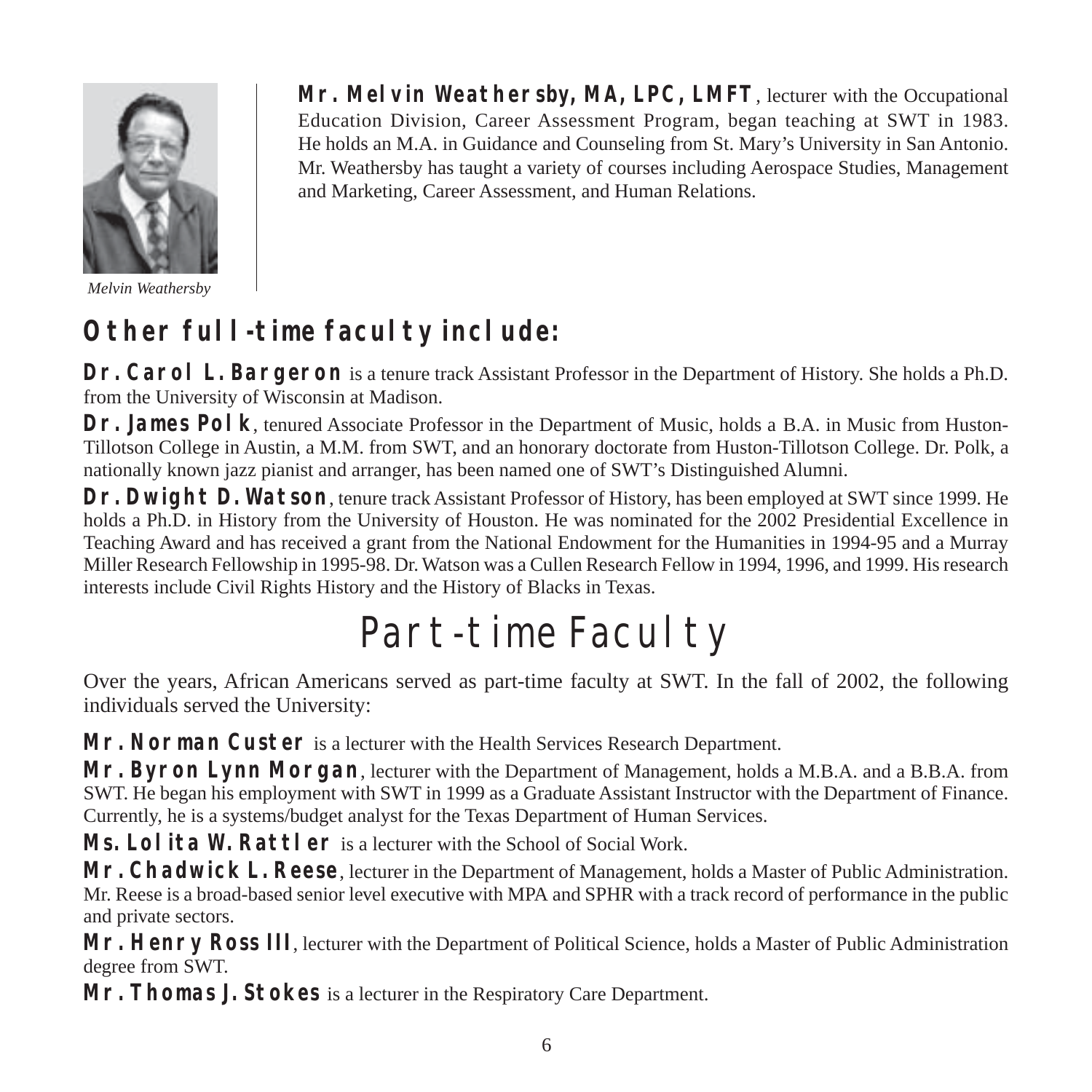

*Jacqueline Cooper Secretary*

### Coalition of Black Faculty & Staff

"Mentoring, Networking, and Advocacy"



*James Mathews President*



*Jonnie Wilson Treasurer*



*Joanne Smith Board Member*



*From Left: Vincent Morton, Barbara Lyman, Michael Corke*



*Barbara Lyman Board Member*



*Vincent Morton Board Member*



*Verna Henson Board Member*



*Sherri Benn Board Member*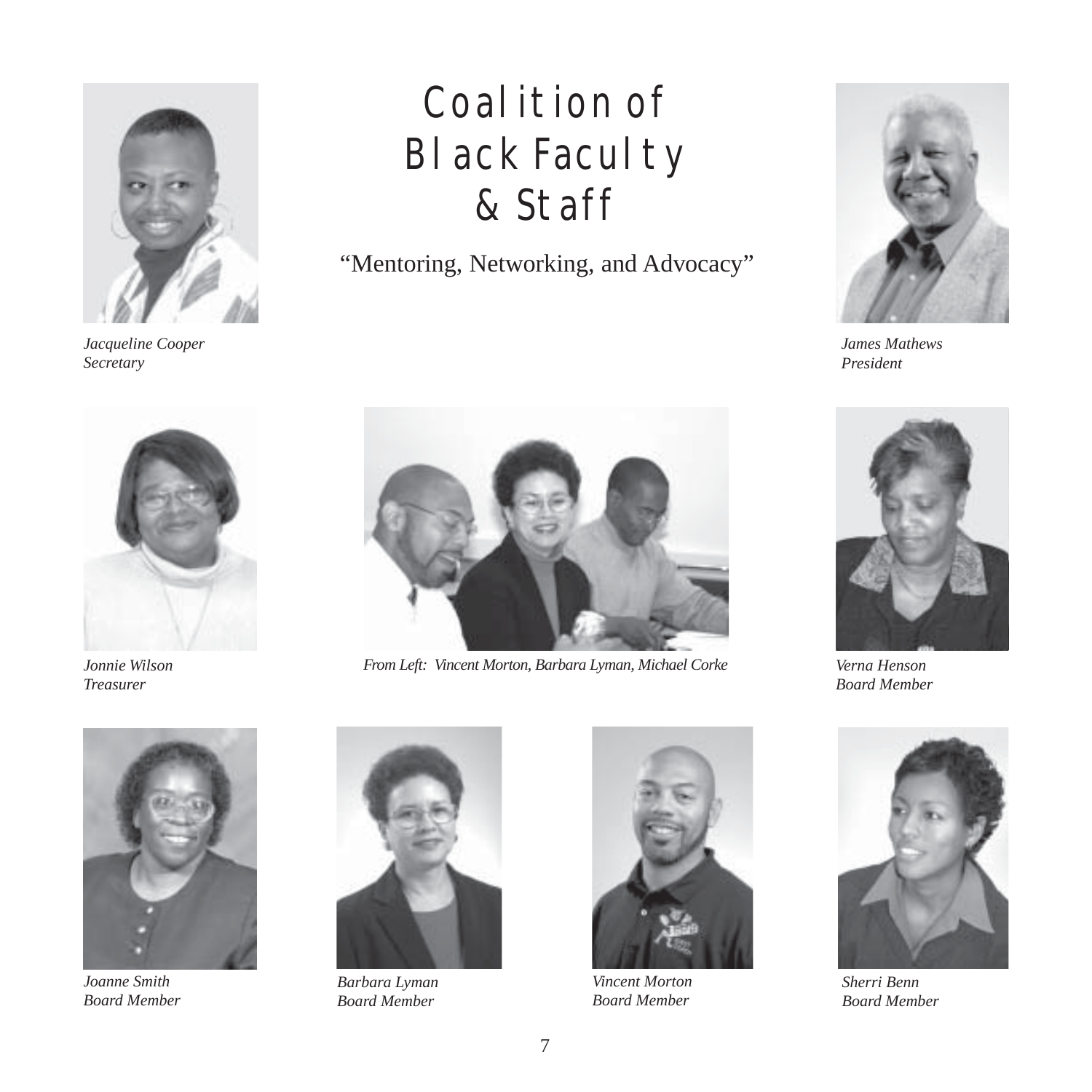### Administrator



**Dr. Joanne Smith** is Associate Vice President for Student Affairs and Director of Enrollment Management in the office of the Vice President for Student Affairs. She also is an Adjunct Professor in the Department of Educational Administration and Psychological Services. Dr. Smith came to SWT in January 1992 as Director of Residence Life, a position she held until 2000. She earned her Ph.D. in Student Personnel Administration from Kansas State University and has received numerous honors and awards, including Greek Advisor of Excellence (1993, 1995, 1997, 1999, and 2000) and the Mariel M. Muir Mentoring Award (2002).

### Program Managers



**Dr. Sherri Benn**, Acting Director of Residence Life, holds a Ph.D. (2002) from the University of Texas at Austin. She was President of the Coalition of Black Faculty and Staff in 2000, has been named Outstanding Staff of the Year, and has received the Friend of Residence Life Award. Dr. Benn coordinated and led the process to charter the Sigma

Epsilon Chapter of Alpha Kappa Alpha Sorority at SWT. She has been employed at SWT since 1992.



**Ms. Jacqueline Cooper**, who has been a member of the SWT community since June 2000, is Assistant Director/Coordinator of Orientation with the Office of Admissions and School Relations. She is the first African American to serve as Orientation Coordinator. She

earned an M.S. in Education from

Jackson State University in Jackson, Mississippi. Ms. Cooper is currently Secretary of the Coalition of Black Faculty and Staff, and she was elected to the University Council representing the Division of Student Affairs in 2000. She is a doctoral candidate at the University of Missouri-Columbia.

#### **Dr. Charles Christopher**,

who joined the SWT community in May 1998, earned an M.D. from Meharry Medical College in Nashville, Tennessee. He is a physician at the Student Center under the Division of Student Affairs and currently serves as Acting Department Head of Medical Providers for the



Student Health Center. He served as a Guest Coach for Women's Basketball Team in November 2001 and was recently appointed as the official physician and medical spokesperson for Omega Psi Phi Fraternity, Inc.

**Mr. Michael L. Corke**, who began his employment at SWT in July 2002, is the Assistant Director for Sport Clubs with Campus Recreation. This program hosted the 2002 National Water Ski Championships with 20 teams and 260 student athletes from around the country participating. His M.S.



(2002) in Student Affairs is from Colorado State University. Mr. Corke is a member of Phi Beta Sigma Fraternity, Inc.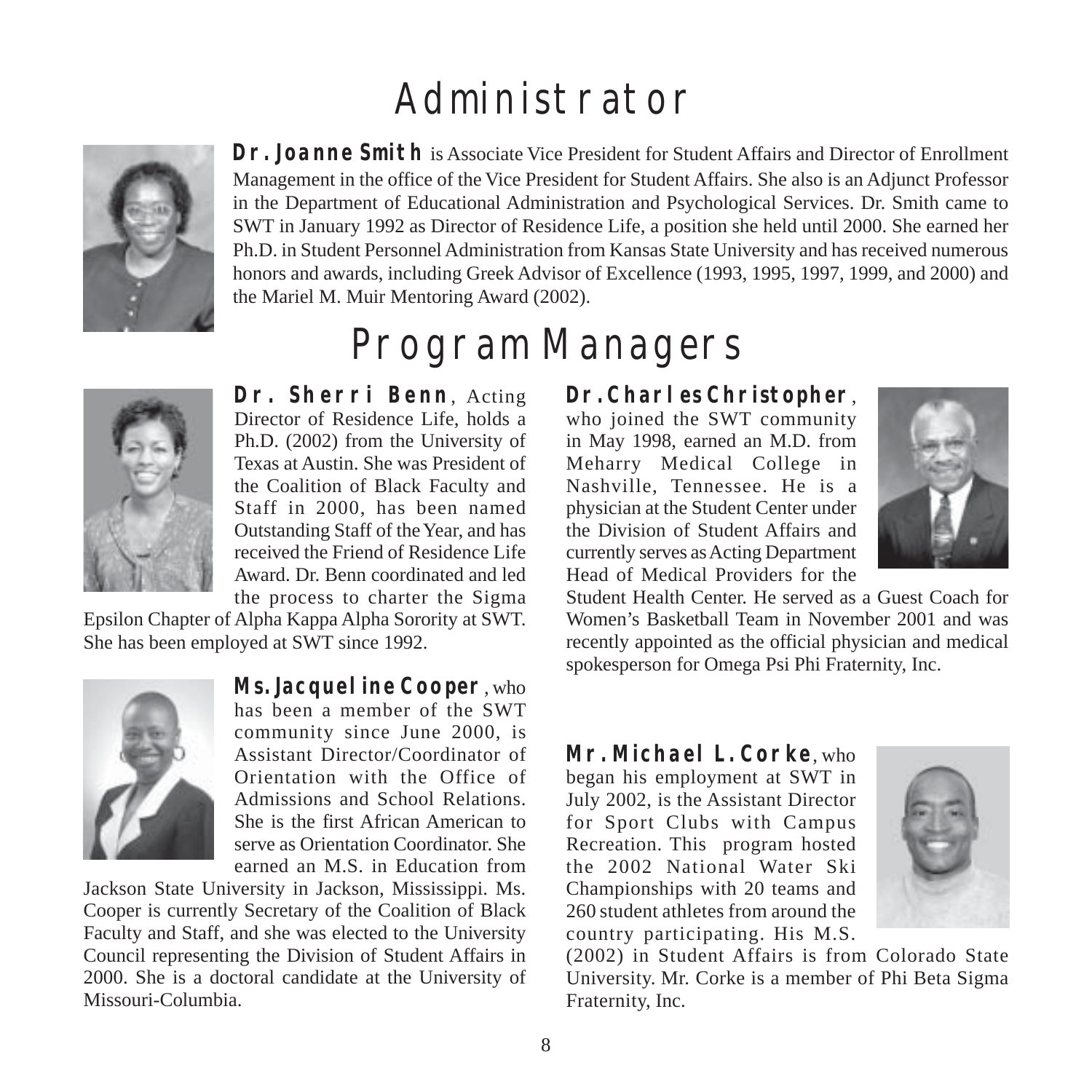**Mr. Enos Jones** holds a B.S. in Electrical Engineering from Texas A&M University, College Station Texas and is presently enrolled in a graduate program in Computer Science at SWT. He began employment at SWT in April 1995. He is presently the Director of Facilities Operations. His



accomplishments include the management of a staff of 94 supervisors, technicians, and skilled craft persons, and serving as the account manager of a multi-million dollar budget in operations management and payroll.

**Mr. James Mathews**, who began working at SWT in 1992, is the Coordinator of the Student Learning Assistance Center. He earned a B.A. in English and Modern Mathematics from Texas College in Tyler, Texas. His proud accomplishments include the initiating of a successful effort to bring all of the academic support providing programs together in 2002.



**Mr. Vincent Morton**, who holds an M.S. from SWT, is the Assistant Dean of Students. He began his employment at SWT as a graduate student in August 1989 and as a professional employee in September 2001. His accomplishments include 2001 Student Affairs Employee of the Year and 2000-2001 Outstanding Staff Mentor of the Year.



**Mr. Greg La Fleur** became the Athletic Director at SWT in July 2001. He holds a bachelor's degree from Louisiana State University where he lettered as a wide receiver and tight end. After graduating in 1981, he joined the Philadelphia Eagles in the third round of the NFL Draft. He spent 6 years with the St. Louis Cardinals



and finished his professional football career with the Indianapolis Colts. In 1988, he returned to his alma mater to join the athletic department, serving in marketing, then as an Assistant Athletic Director, and for ten years as Associate Athletic Director.

**Ms. Cheryl Annette McWilliams**, employed at SWT since September 1995 with the Office of Multicultural Student Affairs as Director of Upward Bound and Rural Talent Search, holds a master's degree in Business Administration from SWT. Ms. McWilliams is a successful grant writer, having written two successful grants for the TRIO programs and is a recent nominee for the San Marcos Women's Hall of Fame.

**Ms. Jonnie Wilson**, Assistant Director of Multicultural Student Affairs, has an M.A. in African American History from the University of Missouri at Columbia (1996). She received her B.A. from SWT with majors in English and History and a minor in Women's Studies. She was the first African American woman to receive the LBJ Outstanding Senior



Award (1993). She also received a Thurgood Marshall Fellowship. Ms. Wilson's other accomplishments include Board Secretary for Hays, Blanco, Caldwell Community Action, Inc. and Co-Leader of the Student Affairs Diversity Team. She has been an SWT staff member since 1996.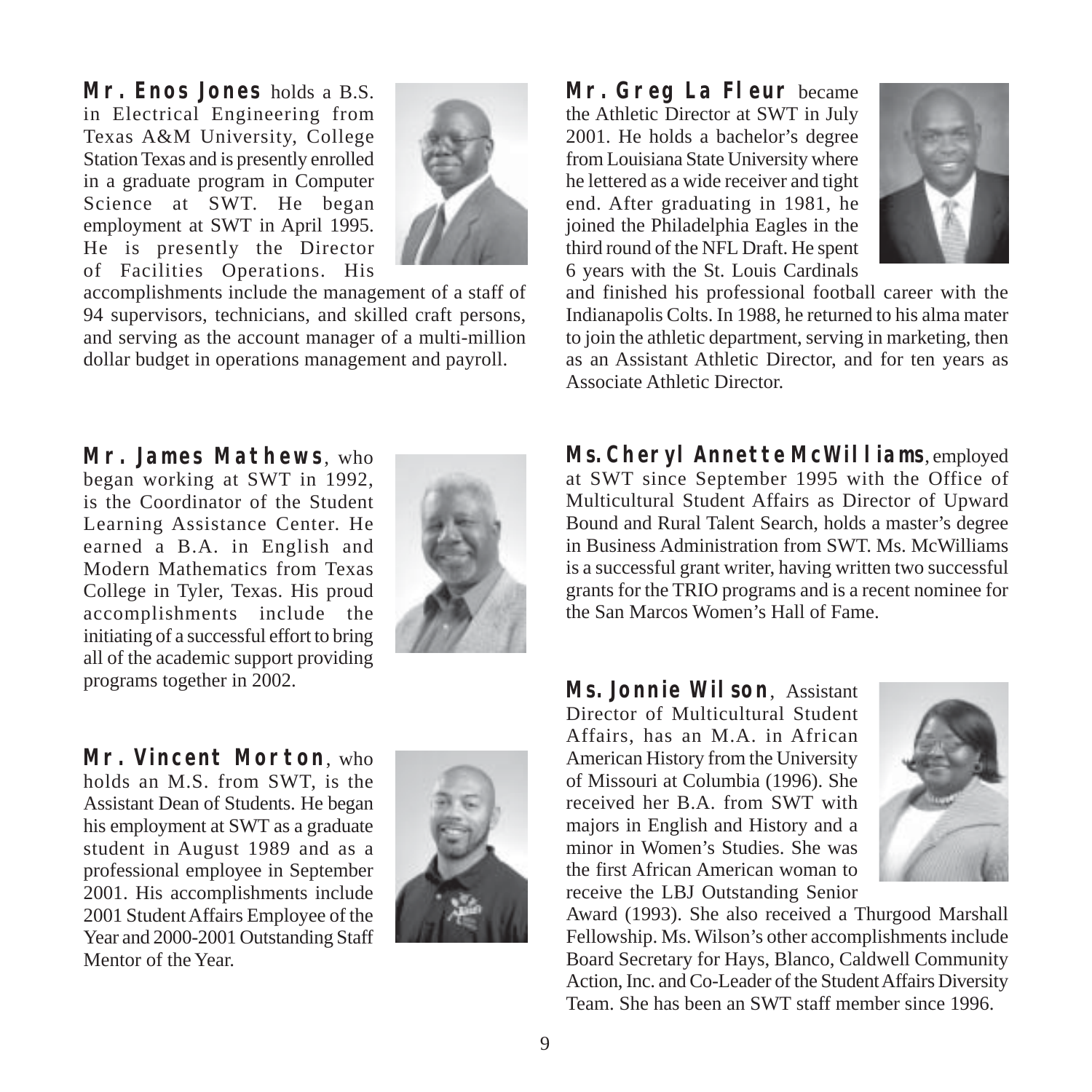### Professional Staff



**Ms. Angela R. Ausbrooks** has been employed in the School of Social Work since January 2000. She holds an M.S. in Social Work from the University of Texas at Austin.

**Mr. Curtis Marcel Clay** is employed with the Center for Initiatives in Education in the College of Education. He holds a B.A. from Sul Ross State University and has been employed at SWT since October 1999.

**Ms. LaTonya Y. (Henry) Croskey**, began at SWT as an Admission's Counselor in 1997. She became an advisor for Career Services in 2000. She holds *Angela Ausbrooks LaTonya Croskey* a Bachelor of Business Administration degree in Management from SWT.



**Ms. Beverly D. Woodson Day** began her employment at SWT with the Admissions and School Relations Office. She holds an M.A. in Developmental and Adult Education from SWT. Her accomplishments include ten years of involvement with the African American Leadership Conference, Staff Employee of the Month Award (2001), the Advisor of the Year Award (1999) and the Outstanding Staff Award (1997).



**Ms. Patience N. Evans-Kerley** is employed with Residence Life. She graduated from SWT with a B.A. in English and a Minor in Ethnic Studies. She is presently Hall Director of Arnold and Smith Halls and is pursuing a master's degree in Professional Counseling.

**Mr. Willie Ray Flemons** has been employed with the Athletics Department since May 2002. He holds a B.S. from Texas Tech University and has been involved with the Women's Basketball Program at SWT.

*Patience Evans-Kerley*

**Ms. Chiquita Edberson Hyman** has been with SWT's Department of Aerospace Studies since February 2001. She helped to commission 49 cadets in 2001-2002. She is proud of her participation in the Airman Leadership School.

Mr. Kent Laster has been employed in the Athletics Department since March 2001. He holds a master's degree in History from Henderson State University in Arkadelphia, Arkansas.

Mr. Terence Parker, who was hired in 1999, works with Campus Activities and Student Organizations in the LBJ Student Center. He holds a B.S. in Exercise and Sports Science from SWT. Mr. Parker developed the Chapter Accreditation Program for Greek- letter organizations, was named Who's Who Among America's Teachers (2000) and received the LBJ Student Center Full-Time Staff Award (2001). He is a member of Phi Beta Sigma Fraternity, Inc. and the Association of Fraternity Advisors.

**Mr. Dionne Phelps**, who began in 1999, is employed with the Department of Athletics. He received his M.S. in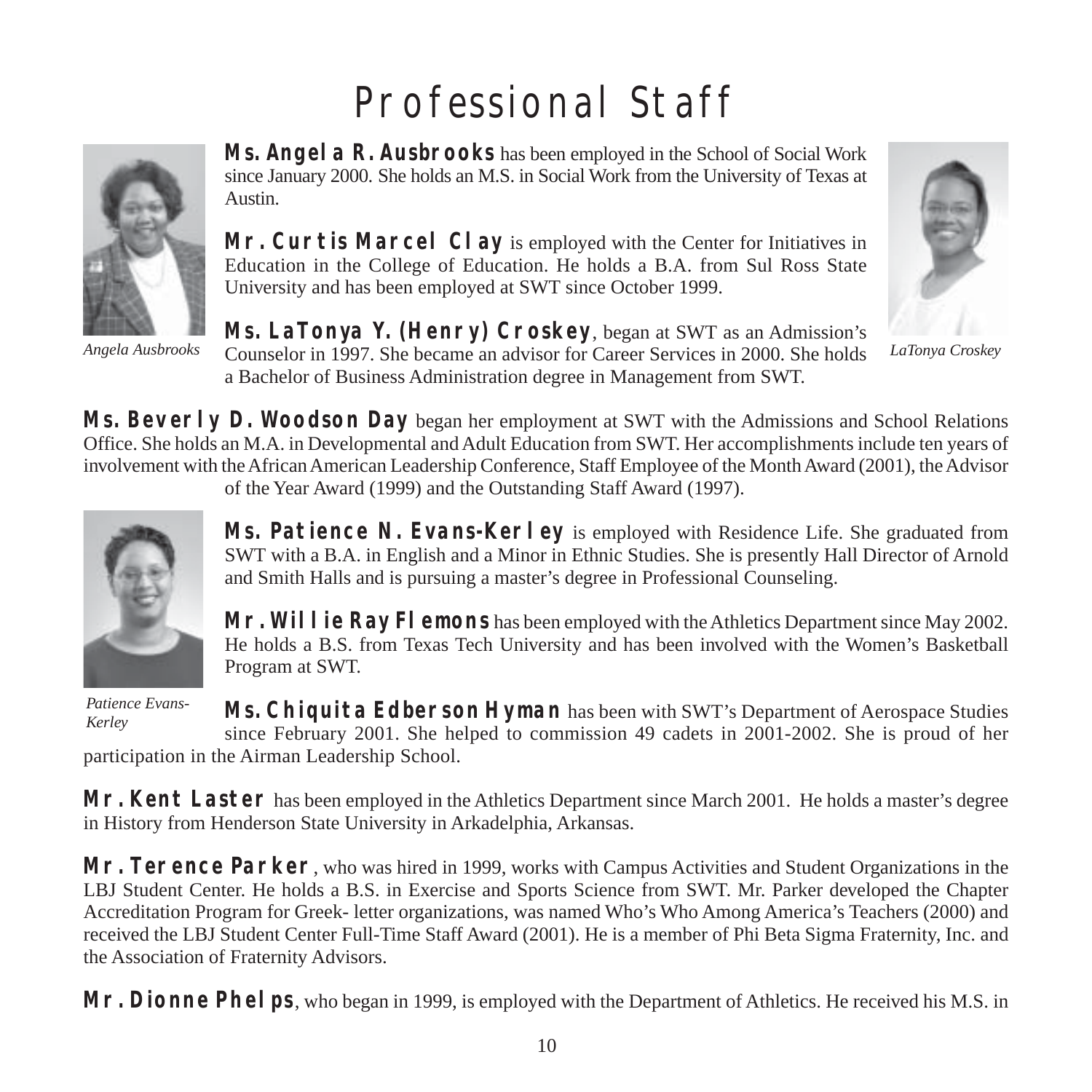Education from SWT. He is proud to be associated with the Men's Basketball program on campus and was inducted into the 2002 Athletic Hall of Honors at Texas Lutheran University.

**Ms. Cynthia Polk-Johnson** has been employed at SWT since February 2002 with the Office of Residence Life. She holds an M.S. in Student Affairs in Higher Education and a B.S. in Psychology from Mississippi State University.

**Mr. Curtis Thames** is an employee at the Texas Justice Court Training Center, an affiliate of SWT.

**Mr. Reuben Vaughn** began his employment at SWT in April 2002 with the Athletics Department (Football). He received a B.S. in Psychology from Texas Christian University and an M.S. in Kinesiology from Texas A&M University-Commerce. Mr. Vaughn is a member of Phi Beta Sigma Fraternity, Inc., the Black Coaches Association (BCA), the American Football Coaches Association (AFCA) and the Texas High School Coaches Association (THSCA).

**Ms. Earlanda Lynn Williams** began her employment at SWT in May 2002. She has a B.S. in Biology with a Minor in Chemistry from SWT. She is employed in the Chemistry and Biochemistry Department with the Molecular Biosciences Research Group.

**Ms. Becky Diane Woodson** joined the SWT staff in 1997 with Computer Information Services in the University Library. Her M.P.A. is from SWT.



*Student Affairs Staff Back row from left: Patience Evans-Kerley, Greg LaFleur, and Joyce Lawson. Front row from left: Jonnie Wilson, Pauline Calvin, Sally Freeman Miller, and Jacqueline Cooper.*

#### Support Staff

Ms. Anitra Abdullah-Levy, employed with the University Library in Reference:Microforms/Periodicals, began her employment in July 1996. She holds an M.A. in Legal Studies from SWT. She received the Alkek Library Team Award in 1998 and 2001.

**Ms. Terry Aguirre**, employed in the Faculty Senate Office since August 1998, worked at the Health Professions Clinic as an Administrative Assistant until January 2000. She is presently working with the Faculty Senate while pursuing a double major in Accounting and Management.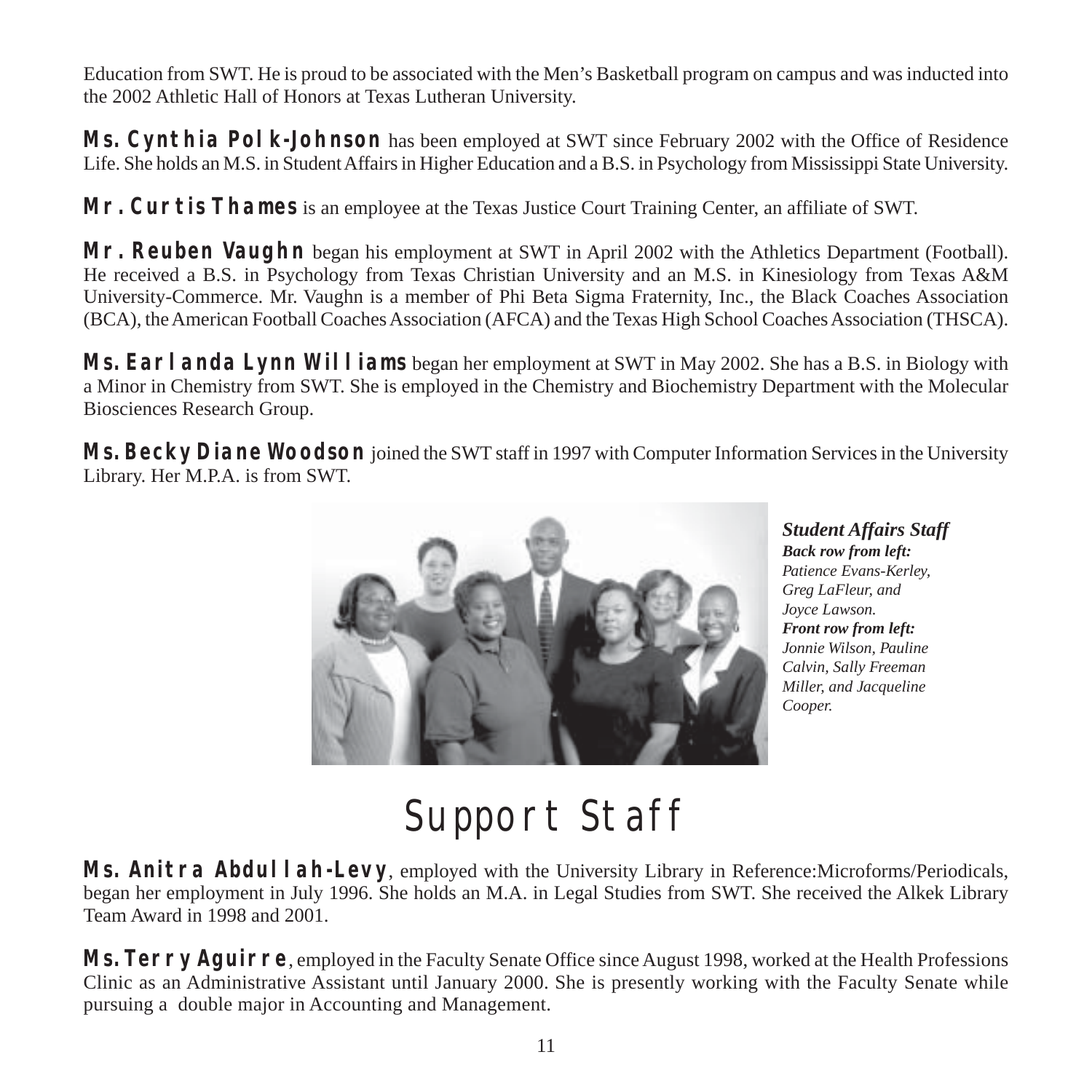**Ms. Ethel Banks** is the Office Manager for Career Services. She has been a part of the University community since January of 1996. She is presently working on an associate's degree from Austin Community College.

**Ms. Mashaun W. Hardaway-Green**, who began at SWT in April 1991, is employed with the University Library in the Library Cataloging Department. She earned a Certificate of Completion from the Mansfield Business School and an associate's degree.

**Ms. Cheryl D. Harper** is employed with the Adept Center in the Alcohol and Drug Resource Center. She has been employed at SWT since 1991 and has been a proud recipient of the Friend of Residence Life Award.

**Ms. Evelyn Denise Harris** is employed in the Office of the Vice President for Academic Affairs. She began employment at SWT in 1978 and has attended Austin Community College.

**Mr. Emile Jones**, who began at SWT in 1999, serves in the SWT Bookstore as an Assistant Computer Sales Representative. He has a college background in business and computer science. Mr. Jones is a retired Senior Chief Yeoman and a retired Telecommunications Design/Engineer with the United States Navy. He has received Outstanding Performance professional and service awards while serving in both careers.

**Mr. Glenn M. Joyner**, who began at SWT in November 2000, earned a B.S. from the Medical College of Virginia. He is employed in the LBJ Student Center under the Division of Student Affairs.

**Mr. Sidney G. Kyle** has been employed at the LBJ Student Center in Custodial Operations since November 1, 1994. Mr. Kyle is known for listening and offering advice to students. The Black Student Alliance gives a special award in Mr. Kyle's name acknowledging the nicest and most welcoming student on the SWT campus.

**Ms. Joyce Lawson**, who began her employment at SWT in December 1991, is presently employed with the Office of Financial Aid. She received a degree from St. Philip's College. Her accomplishments include advisor to Alpha Lambda Omega Christian Sorority, SWT Mentor, Outstanding Service Award from the Black President's Council, and a citation of service from Sigma Gamma Rho Sorority (2000).

**Ms. Josie Mack** is an employee at the University Library in the Bindery Preparations Department. She began at SWT in 1979 and celebrated 20 years of service in 1999. She attended Austin Community College. She received the Classified Employee of the Year recognition in 1998 and Employee of the Month in 1999. Ms. Mack is the Assistant Treasurer of the Alkek Library Staff Association.

**Ms. Veronica Prescott**, who began working at SWT in June 2001 in the Office of Admissions and School Relations, earned a B.S. degree from Austin Peay State University.

**Ms. Chris Noel Williams** works in the Graduate College. First employed with the University in April 1990, she left in November 1995 and returned June 2002. She has assisted with grant proposal writing, with the development of a Parent Advisory for Upward Bound, and the mentoring program.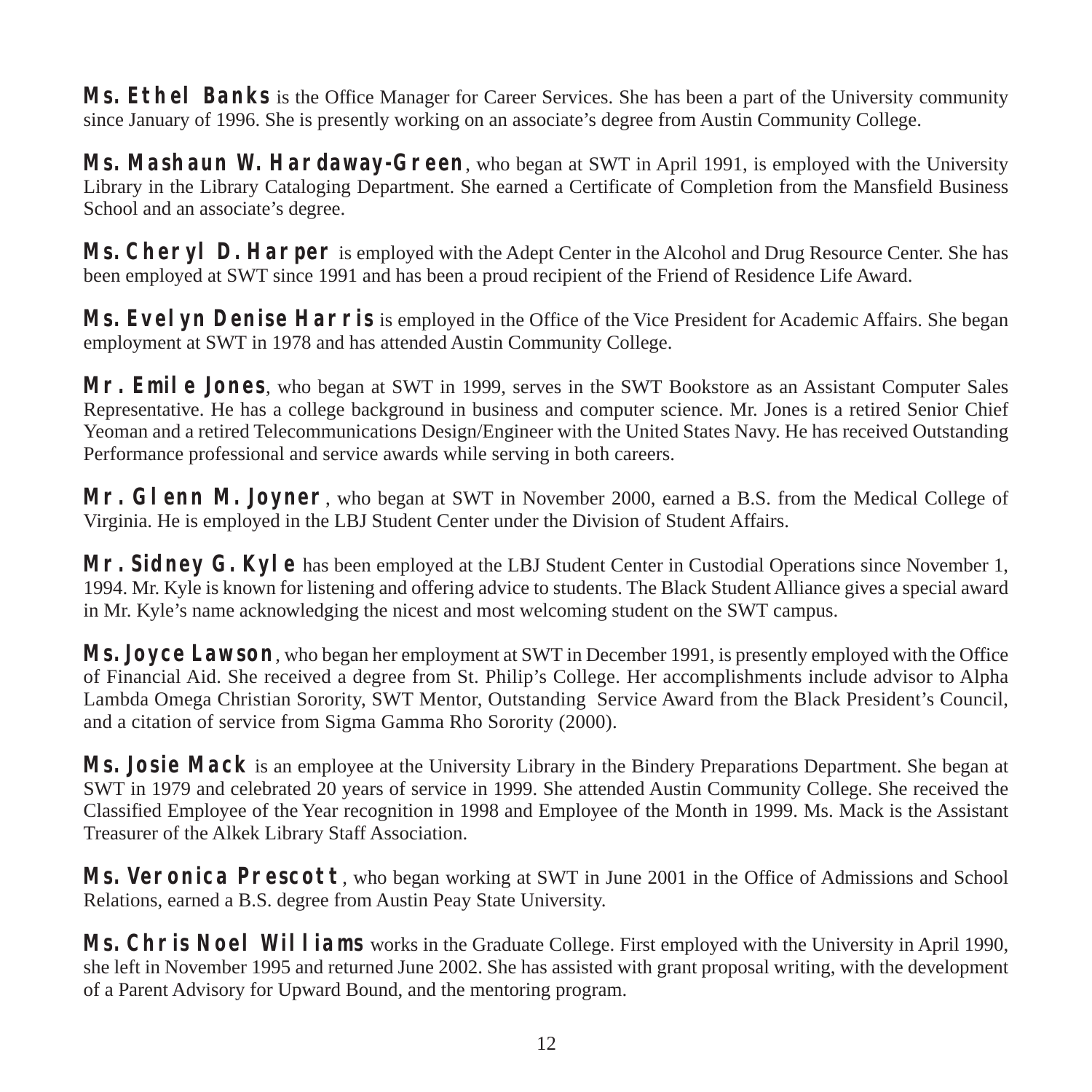### Students and Student Organizations

Black Men United provides a forum where young black males can discuss issues concerning black males and the black community in general. Signature program: *Annual Poetry Night.*



The Black Student Alliance enhances the interaction of African American students on SWT's campus. Signature programs: *Image Awards, Mr. Debonair Contest.*

Delta Sigma Theta Sorority, Inc. is a public service organization that strives to confront the problems of African Americans through a wide range of programs including education, health care, international development, and strengthening the family.



Zeta Phi Beta Sorority, Inc. was founded with the mission to address contemporary issues. Signature Program: *Stork's Nest* (prenatal care education sessions).



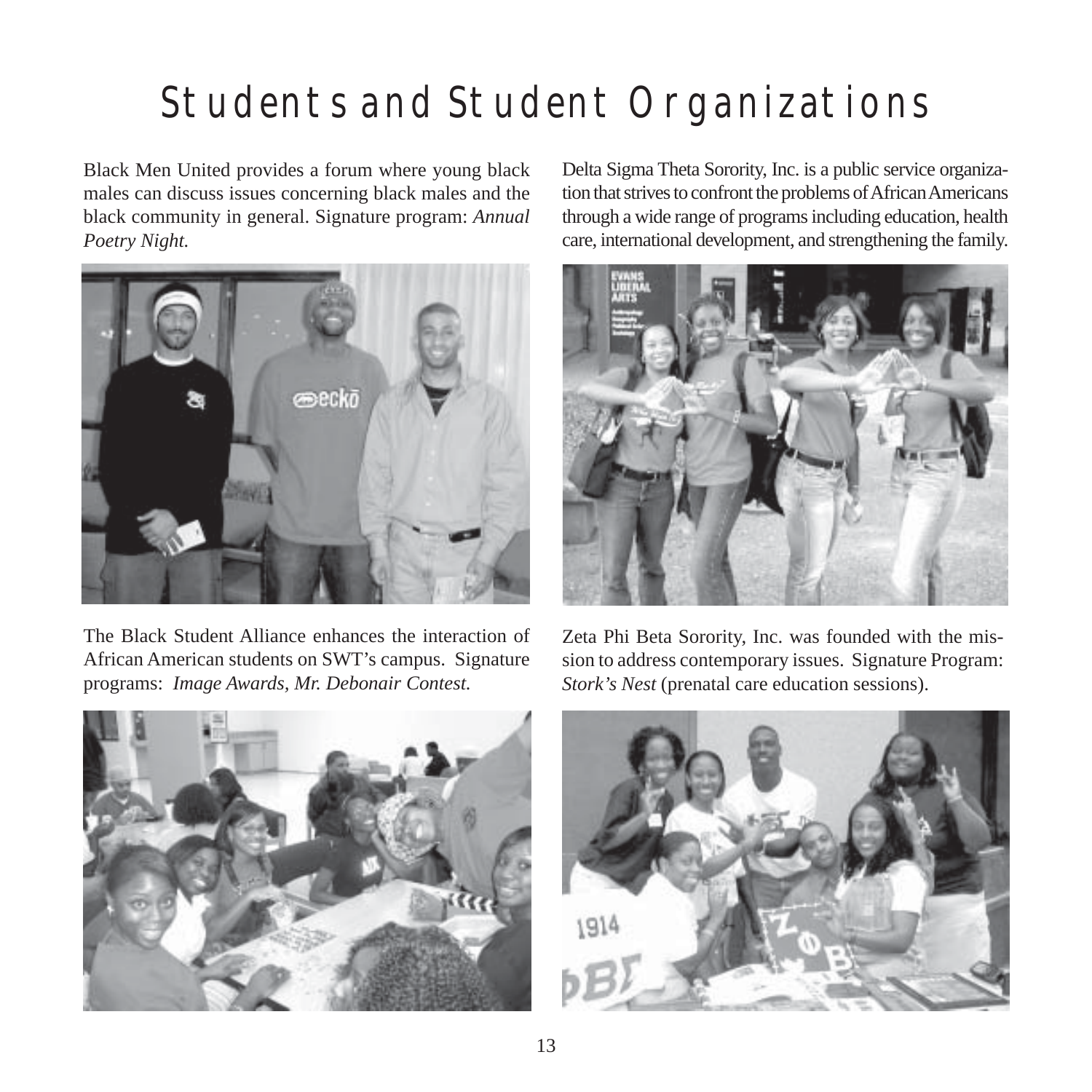*The Gospel Expressions Association is a ministry that encourages scholastic excellence and spiritual growth through bible study, gospel music, and other songs of praise and worship. Signature Program: Gospel Fest.*









*Unlimited Praise is a dance organization that praises God through dance.*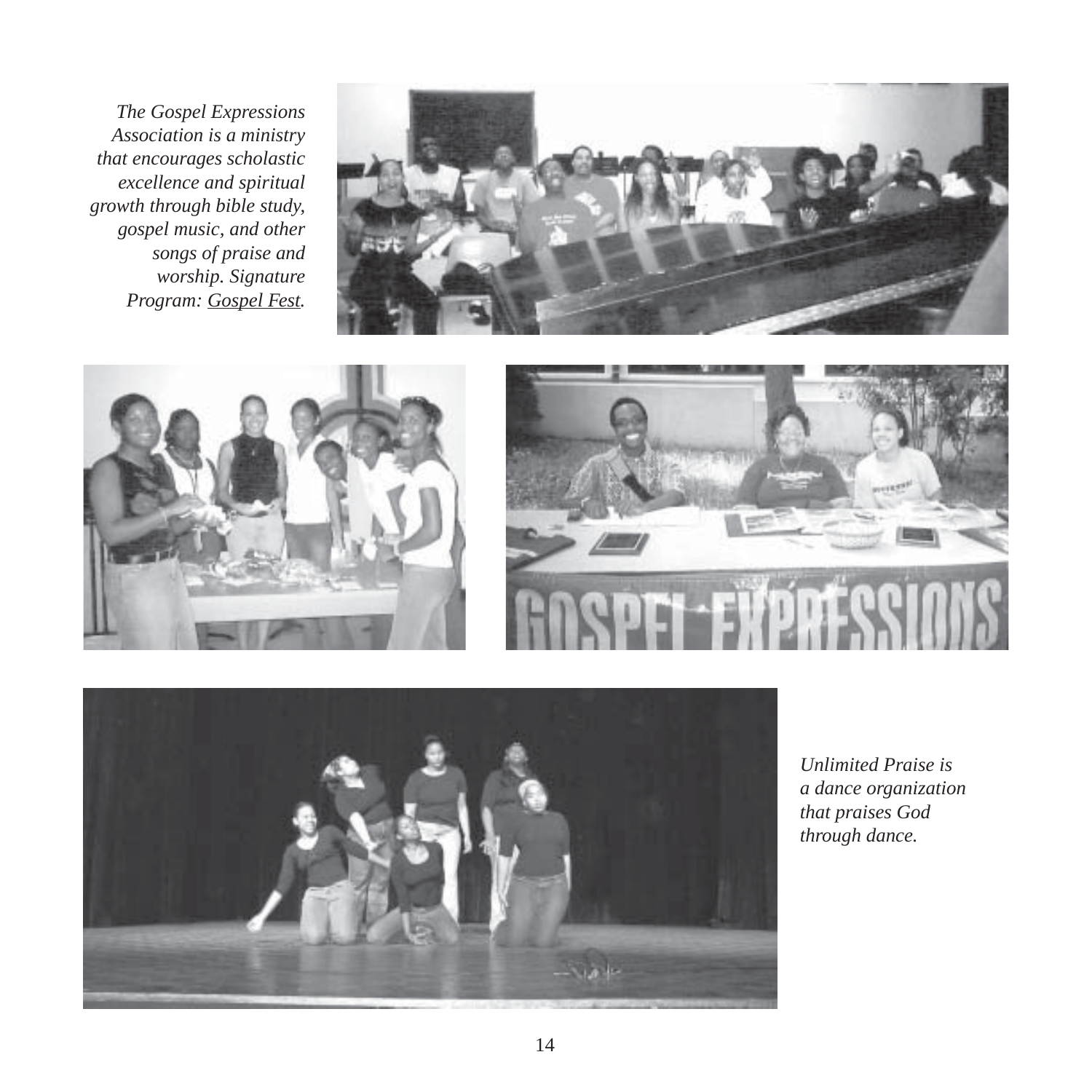The Student Leadership Conference is an annual event bringing together students from many colleges and universities in the region to network and enhance their knowledge of issues relevant to African American students.



Other student groups include Ebony Players, a group whose goal is to challenge negative images of African Americans and expose audiences to outstanding dramatic literature; Harambee, a dance organization that uses dance as a form of expression; National Association for the Advancement of Colored People of SWT that promotes civil rights issues locally and nationally; National Student Business League, an organization that provides students



with information and opportunities to help them obtain their educational goals and prepare them for the business world; and Sister Circle, which seeks to reclaim the women's spirit and to explore higher levels of consciousness through fellowship with others and discussions of literature, history, and current events. Other Greek letter organizations on campus include Alpha Kappa Alpha Sorority, Inc., Alpha Phi Alpha, Inc., Phi Beta Sigma, Inc., and Omega Psi Phi, Inc.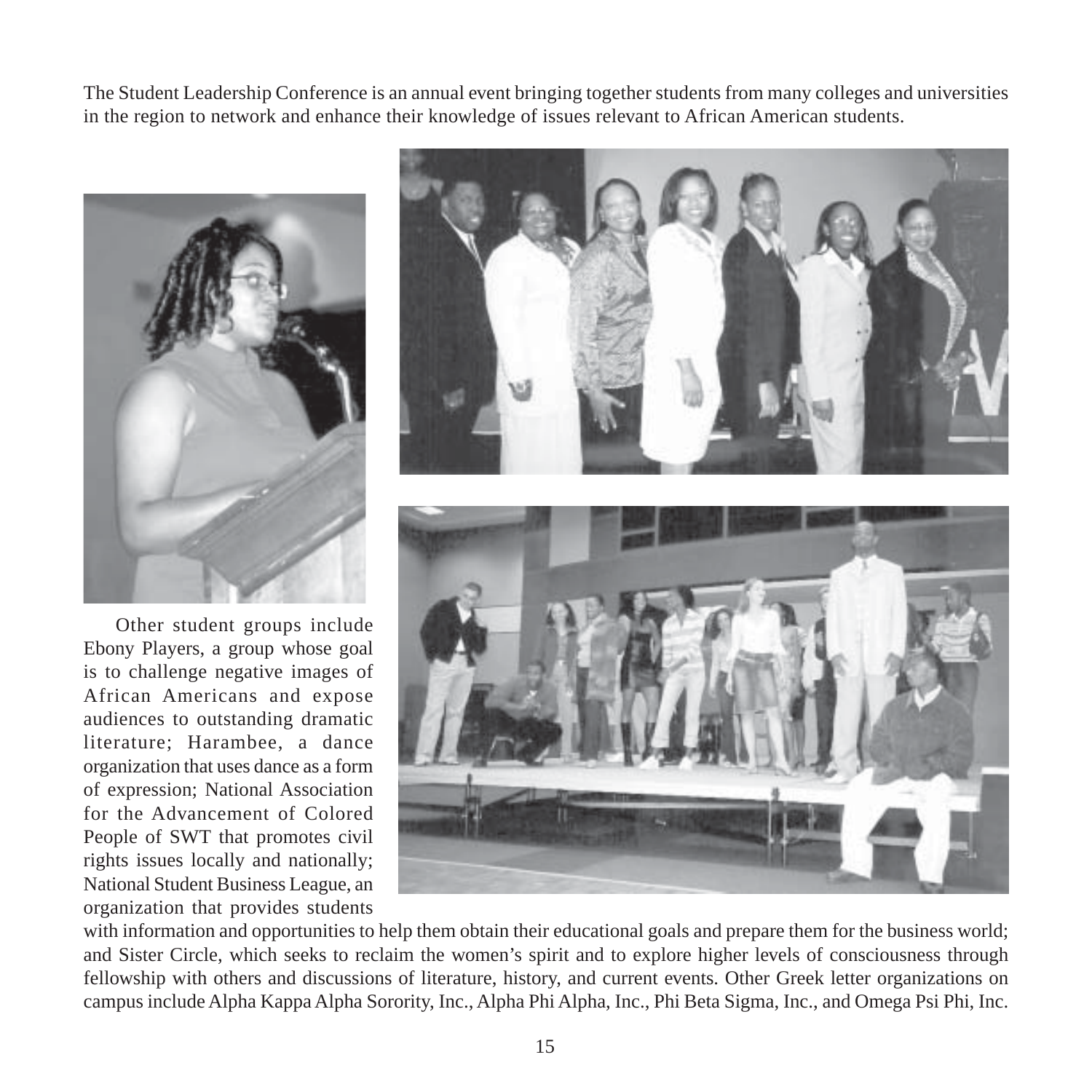### Student Highlights



*Two of the SWT December 2002 Graduates.*



*Senior Greg Pitts, a two-time Bobcal football captain, once again produced one of the most outstanding seasons in the nation. Pitts led SWT and Southland Conference with 136 total tackles (71 solo), including 20 tackles for losses of 57 yards.*



*Lee Davis, SWT running back closed out his Bobcat career with 2,545 career rushing yards, placing him fifth all-time in SWT history.*



*One of the SWT December 2002 Graduates.*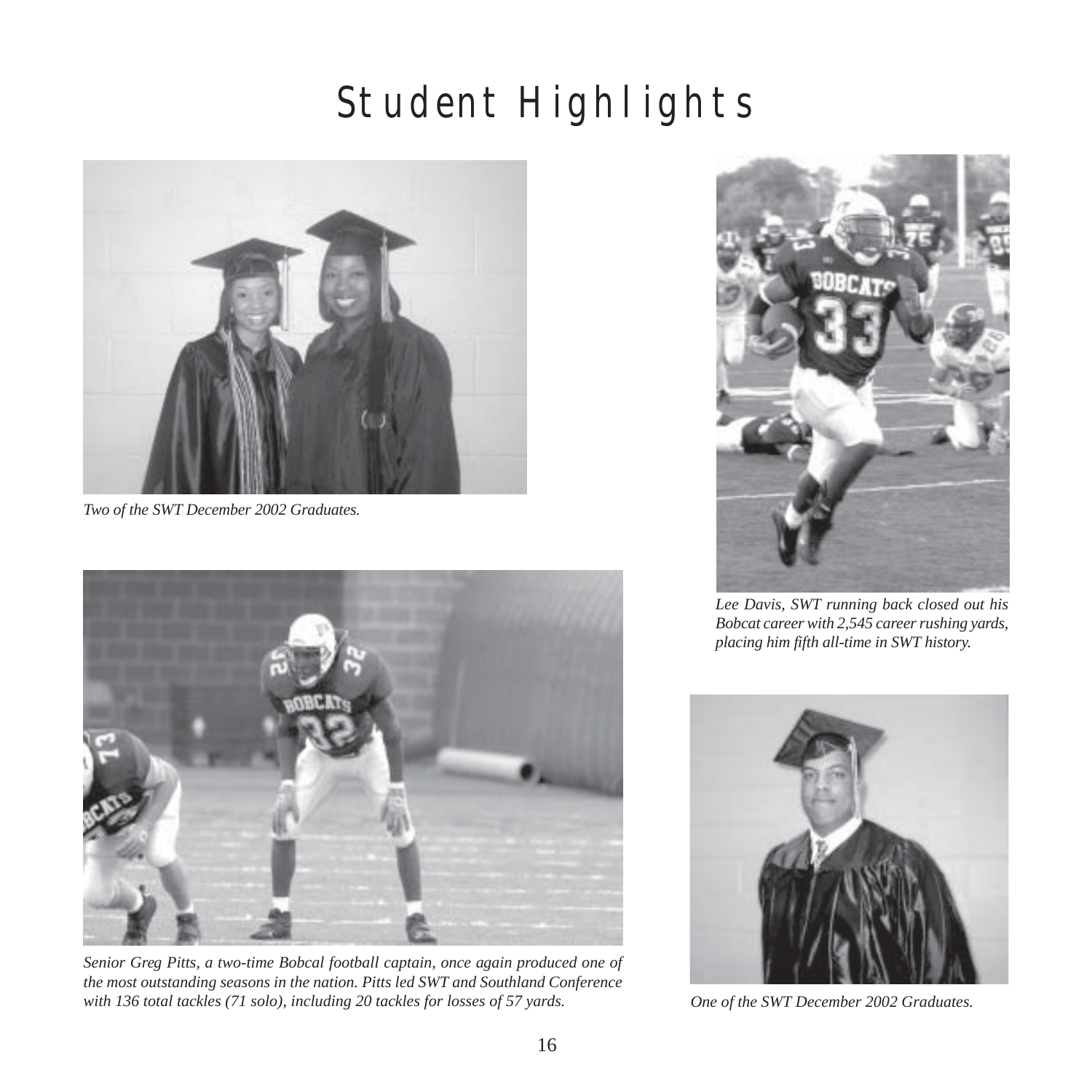### University Honors Program

Representative African American Students from the University Honors Program\*

**Alexis Brooks** is a sophomore majoring in Communication Design with a GPA of 3.75. She is a Mitte Scholar and has participated in the creation of the new Mitte Scholar Society, in which she serves as the Scholarship Coordinator. She holds the office of Public Relations Coordinator in the Student Volunteer Connection and Vice-President at the McCarty Student Center. In addition, she is an active member of the University Ambassadors and Trailblazers.

**Patrick Thornton** is a Health, PE & Recreation major who plans to enter the SWT Counseling Program.

**Nicole Wrice** is a former Mitte Scholar, with a major in Biology, who graduated in December 2002. She is an active member of the armed services.

**\*These are just three of the African Americans involved in the program. Students must have a GPA of 3.25 or higher to participate in the Honors program.**

#### Historical Reflections





*Alpha Kappa Alpha Sorority, Inc., SWT chapter founded in 1984. Omega Psi Phi Fraternity, Inc. was the first black fraternity at SWT, chapter founded in 1972.*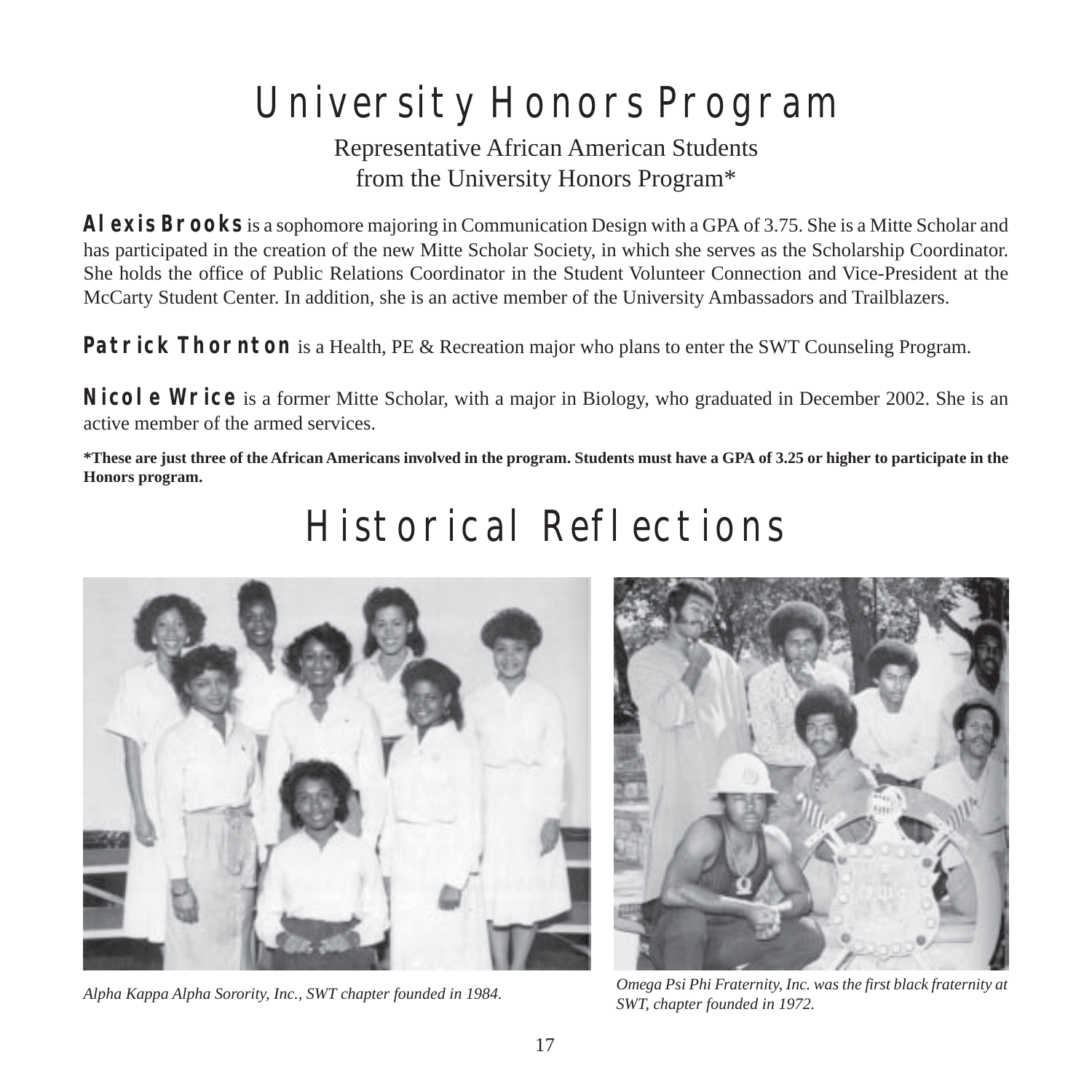

*Ebony Players, black theatre group, greeted by President Johnson during visit to campus in the 1970s.*

*Ebony Players, scene from play, 1970s*

#### 0 200 400 600 800 1000 1200 1400 5 726 1135 1282 1963 1983 1993 2002 Women ■ Men



Source: SWT Office of Institutional Research



*Fall 1985, Alpha Phi Alpha Fraternity, Inc. recognized for the highest GPA of all SWT Greek organizations.*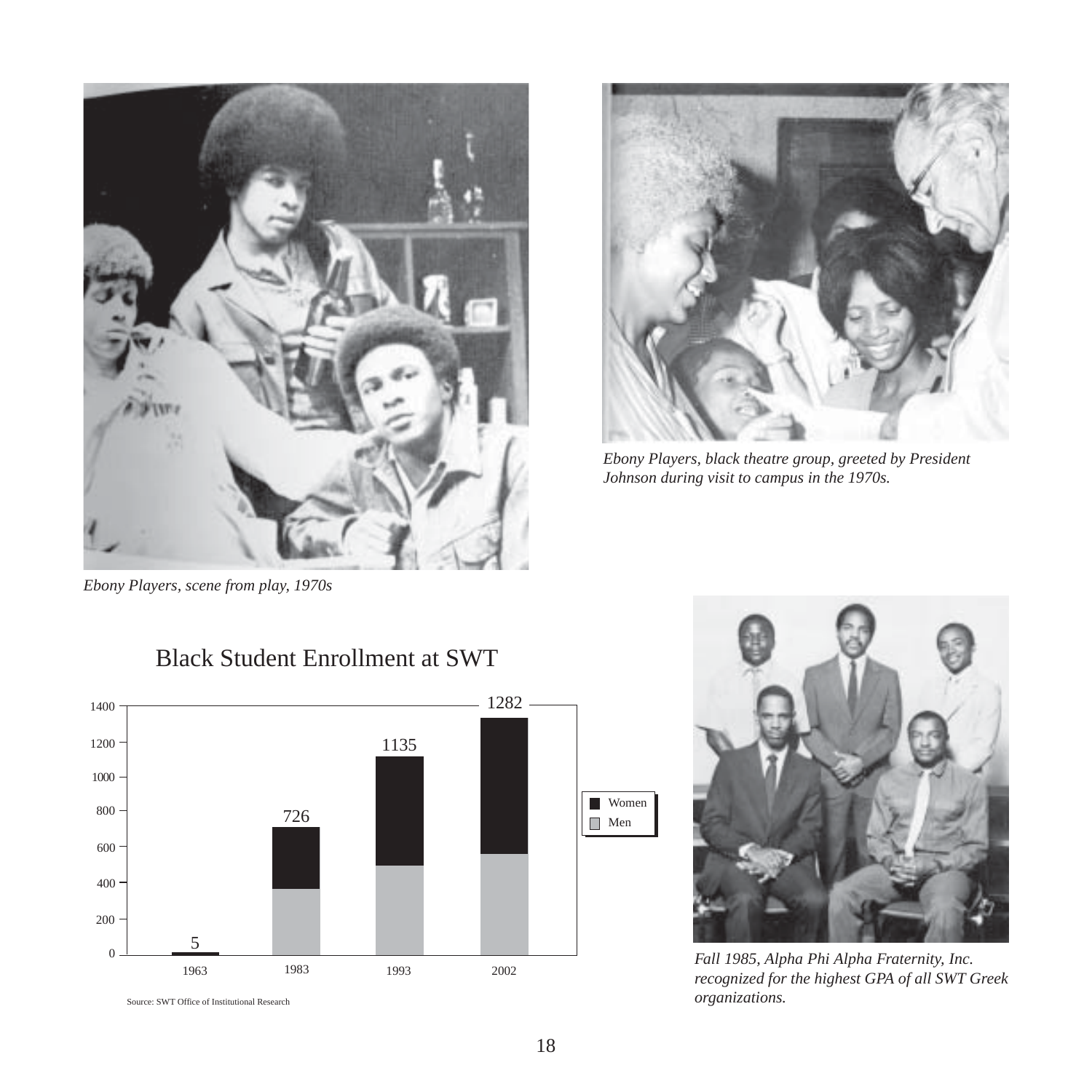### Distinguished Alumni

The first SWT Distinguised Alumna/Alumnus Award was presented to Lyndon B. Johnson in 1959. Since then, five African American Alumni have received this prestigious award which is given annually by the Southwest Texas State University Alumni Association. In addition to being a distinguished member in his or her chosen profession, each recipient must have received previous recognition from his or her contemporaries on a national and/or international level.



**Marcellus W. Alexander, Jr. '73**

Vice President and General Manager of CBS Television affiliate and Baltimore's topranked television station; WJZ-TV; recipient of numerous awards for civic activities



**Charles Austin '91** Olympic Gold Medalist, set an Olympic Record in the high jump; several world championships; U.S. Championship; NCAA Championship



**Thomas Carter '74** Five-time Emmy awardwinning director, actor, and producer; received the Directors' Guild Award and the George Foster Peabody Award

**Eugene Lee '74**

Stage, film and television actor; producer, playwright; plays produced at prestigious theaters throughout the United States and in London





**James Polk '91**

Inducted into the nationally recognized Austin Music Hall of Fame; known for his collaboration with Ray Charles for ten years as orchestra director and arranger; has received Grammy

nominations for his arrangements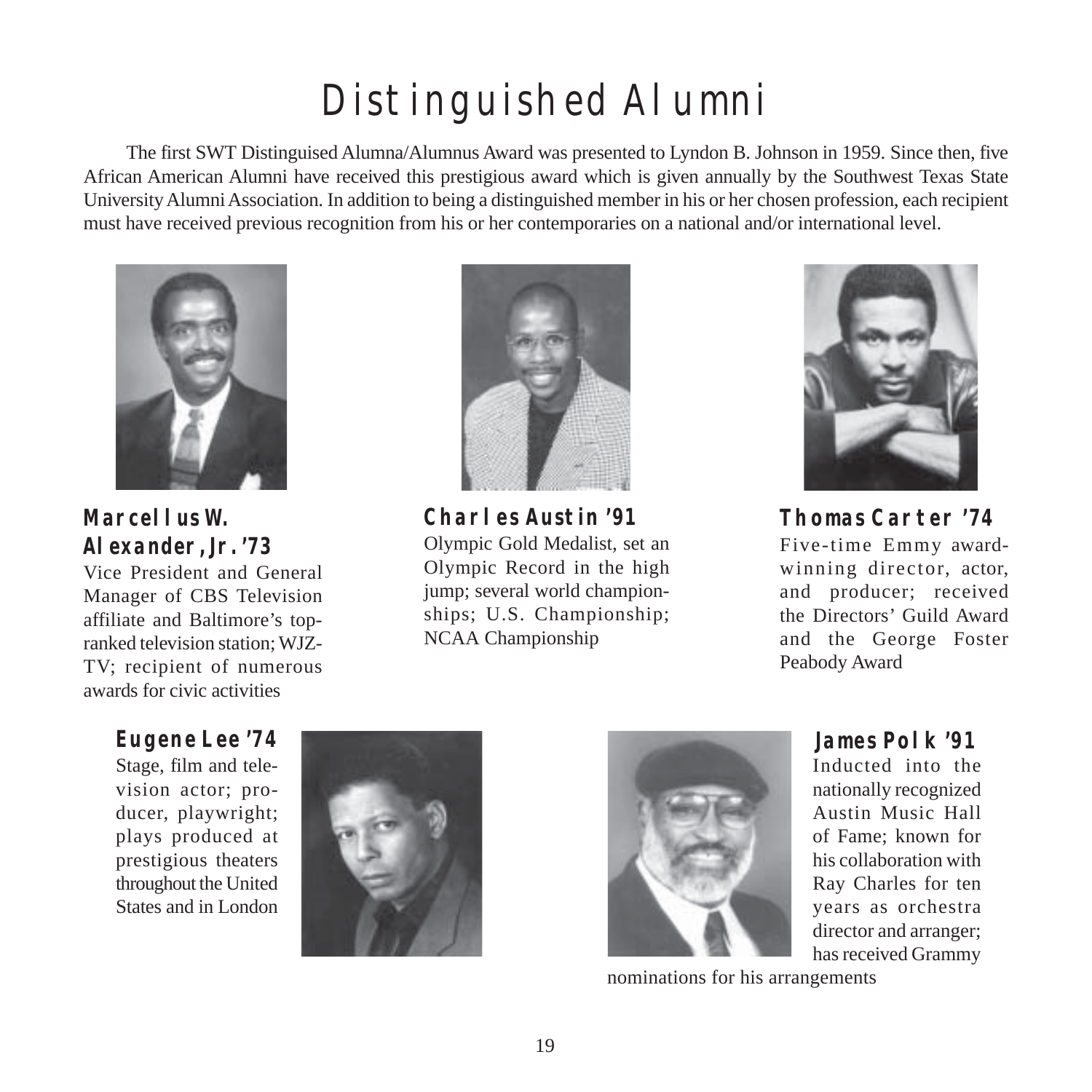### Alumni Highlights

#### **African American Chapter of the SWT Alumni Association**

The objectives of the African American Chapter of the SWT Alumni Association are to provide scholarships for students, to provide a mechanism for alumni to stay connected with their classmates, and to establish a mutually beneficial relationship between Alumni and their university.

#### **The 2002-03 Officers**

| President       | <b>Stennett Thomkins</b> | Class of 1987 |
|-----------------|--------------------------|---------------|
| President Elect | Nan Burley-Richie        | Class of 1981 |
| Treasurer       | Derrick Benn             | Class of 1990 |
| Secretary       | <b>Zanelle Dorsey</b>    | Class of 2001 |

**Marcellus Alexander** is a 1973 graduate of SWT, has served as the vice president/general manager of Group W Broadcasting, WJZ-TV. Marcellus has received numerous awards including: Distinguished Black Maryland Award from Towson State University; Humanitarian Award; Man of the Year in Television; Distinguished African American Leadership Award; and the Torchbearer Award for Distinguished Service.



**Dr. Johnny E. Brown** received a bachelor's degree in 1970; he earned his master's at SWT. He received the Ph.D. from the University of Texas in 1991. Dr. Brown was the first black athlete at SWT in 1966, the first black principal at V. Henry Middle School in Austin and the first head basketball coach at Anderson High School when the school first opened. He is currently the Superintendent for Dekalb County Schools.

**Brian O. Clark**, a 1982 Broadcast Journalism major, served as a captain in the Air Force where he was awarded the meritorious service medal, two commendation medals, the Air Force Achievement medal, two marksmanship medals, and two outstanding unit awards.

*Dr. Johnny Brown*

**Cathy Ellison** graduated in 1978 from SWT with a degree in Criminal Justice. She was the first black female police officer with the Austin Police Department, and she is proud of twentyfive years of service. She was inducted into the National African American Women Hall of Fame and has received numerous commendations from the Austin Police Department.

**Brigitte Foster** was a standout hurdler for the Bobcats, claiming numerous meet titles on the way to a third place finish in the 100-meter hurdles in the 1998 NCAA Outdoor Championships. Foster was an All-American pick that spring. She was a multiple Southland Conference event winner, claiming the 100-meter dash crown in 1998 and the 100 meter hurdle title in both 1996 and 1998. She was the SLC Female Athlete of the Year in 1998.

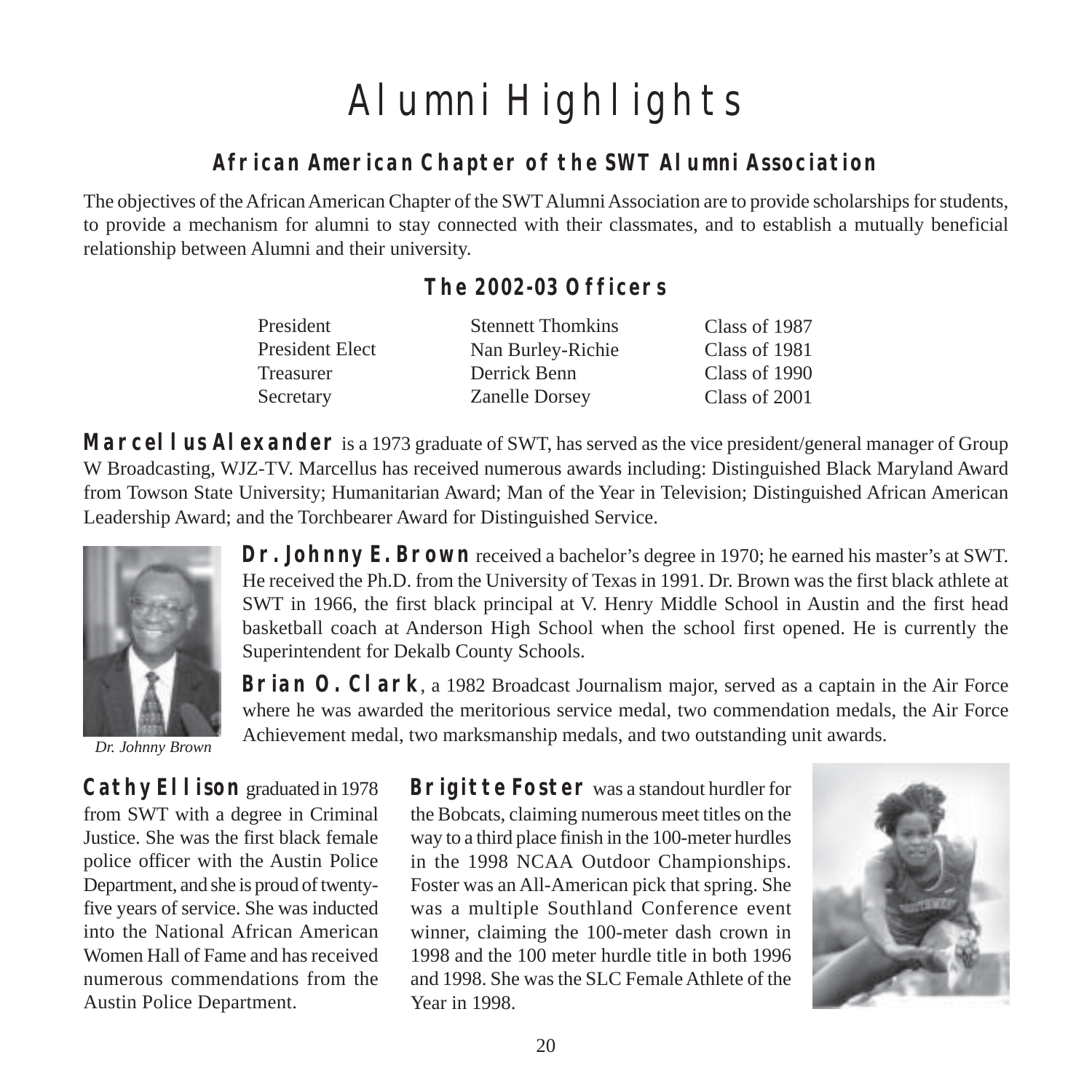**Benny Gordon**, a 1974 graduate in Economics who went to work for AT&T, was the first SWT student to be elected to a position on the Regional XII Association of College Unions in 1973. Chairman of the campus special events committee, Gordon was elected chairman of the three state region which included Louisiana, Arkansas, and Texas.

**Caviel E. Herman** received his bachelor's degree from SWT in 1979. He served as a probation officer for the Travis County Juvenile Court. Herman organized the first black intramural (flag football) team in 1969. He was one of the two first black SWT choir members in 1969-70. Among Herman's other accomplishments are: first black varsity coach (volunteer), women's baskeball coach (SWT) 1974-5); member of the first black organization (UMOJA) in 1969; first black to run for city council in San Marcos in 1979.

**Raymond Keys III**, a 1984 SWT graduate, received his bachelor's degree in Applied

Science. He is a firefighter, employed by the San Antonio Fire Department.

**Reggie Rivers**, former SWT football player, was one of three members of the 2002 class of the Southland Conference Hall of Honor. Rivers was a four-year letter winner and named the J.C. Kallam Outstanding Football Senior Athlete at SWT in 1990. During his collegiate career, Rivers earned All-Southland Conference honors twice, Academic All-Southland Conference honors four times and received All-American notice his senior year after rushing for 1,145 yards. Rivers went on to a six-year NFL playing career with the Denver Broncos. He also began writing a weekly sports column for the Rocky Mountain News which has become widely syndicated. He lives in the Denver area and also hosts a weekly television show on professional football on Sunday mornings.

**Thomkins** graduated from SWT in **Stennett C.**

1987 with a BBA degree. He is a claims adjuster for State Farm Insurance. He was the first president and only

serve as the President of the SWT Alumni Association.

**S. Kevin Washington**, former legislative director for U.S. Rep. Dick Armey, received his bachelor's degree in political science and mass communication from SWT in 1991. Currently, Mr. Washington works for the U.S. Department of the Interior. He is the nephew of Mabeleen Washington, one of the five black women who integrated SWT in 1963.

**Martha Castex Tatum** received both her B.B.A. in Marketing and her Master of Public Administration in Human Resources from SWT. Martha was a member of the Lady Bobcat varsity basketball team, the American Marketing Association, and Alpha Kappa Alpha Sorority, Inc. Currently she is an experienced consultant, the President and CEO of the Mitchell Center and the San Marcos Preparatory School, and a senior consultant for HR foundations,

a multi-service organizational learning firm. She serves on the board of several organizations and is a member of the San Marcos City Council.

African American to



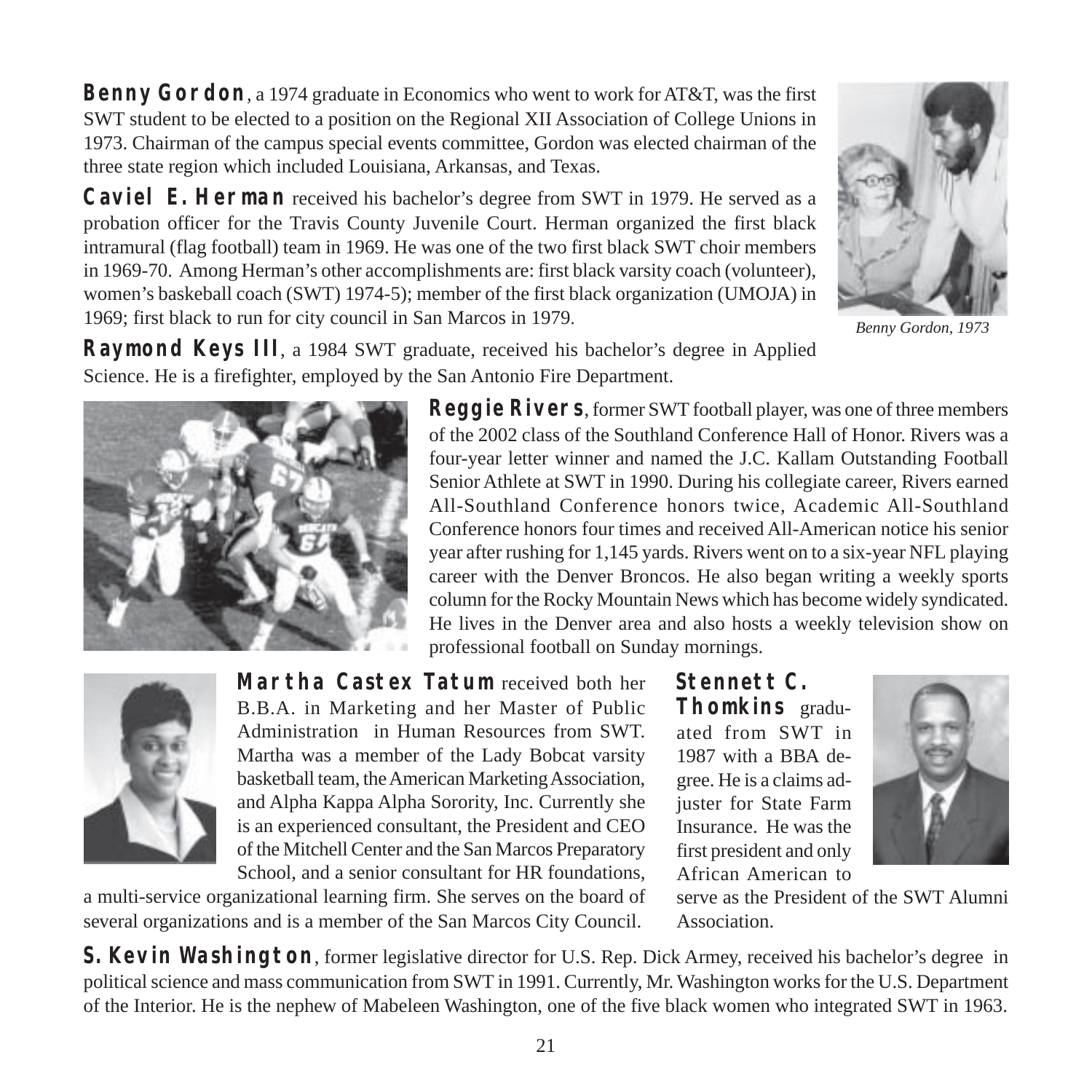## Forty Years Ago



One of the most crucial years in the history of the Modern Civil Rights Movement was 1963. The historic March on Washington occurred in 1963, and Dr. Martin Luther King, Jr. delivered his unforgettable "I Have a Dream Speech" before more than 200,000 people gathered at the foot of the Lincoln Memorial. In 1963 our nation observed the centennial of the Emancipation Proclamation. In a speech at Gettysburg that same year, Vice-President Lyndon Baines Johnson, SWT's most distinguished Alumnus and a staunch advocate of civil rights said, "Until justice is blind, until education is unaware of race, until opportunity is unconcerned with

the color of men's skins, emancipation will be a proclamation but not a fact." Thanks to the efforts of Dana Smith, an 18-year-old black woman, President Johnson's alma mater was forced to relinquish its segregationist tradition and offer education "unaware of race." Miss Smith's attempts to integrate Southwest Texas State Teachers College began in 1962 when she applied for admission to SWTTC. However, in a letter to Miss Smith dated June 22, 1962, Dr. John G. Flowers indicated that her application had been rejected because of the whites only provision in the charter that established the college. A graduate of Austin's Anderson High School (May 1962), Miss Smith was academically qualified to enroll at SWTTC. President Flowers informed Miss Smith that only an act of the State Legislature or a court order could make it possible for the college to admit Miss Smith and other black students.

Miss Smith's father, Daniel, retained Austin attorney J. Phillip Crawford to file a complaint against the college on his daughter's behalf, alleging that the college's whites only admissions policy abrogated rights granted to her under the United States Constitution. In August 1962, Attorney Crawford filed suit number 1305 in U.S. District Court in Austin, Texas. To assist Mr. Smith with legal expenses, the Gay Paree Club, a local

black women's social and cultural group, collected donations in the black community. Rev. Alphonso Washington, father of Mabeleen Washington, made the first donation to the Gay Paree Club's fund for Dana Smith. Attroney Crawford's class action suit was intended to make educational opportunities available at SWTTC not only to his client, but to all qualified African Americans. Defendants in the suit included the President of the college, Dr. John G. Flowers, Registrar Clem Jones, and the Board of Regents. Assistant Attorney General Scranton Jones represented the defendants.

At approximately 2:30 p.m. on Monday, February 4, 1963, Judge Rice signed the court order that ended segregation at SWTTC. His order instructed the college to "forthwith admit and enroll the said plaintiff, Dana Jean Smith, to said Southwest Texas State College, and to the utilization and participation in all of the education facilities…on the same basis as all others entitled thereto." President Flowers said, "We will accept Negro students as we would any other academically qualified students." By 3:15 that afternoon, Miss Smith and three other black women from San Marcos, Georgia Faye Hoodye, Gloria Odoms, and Mabeleen Washington, registered for classes assisted by the registrar, Clem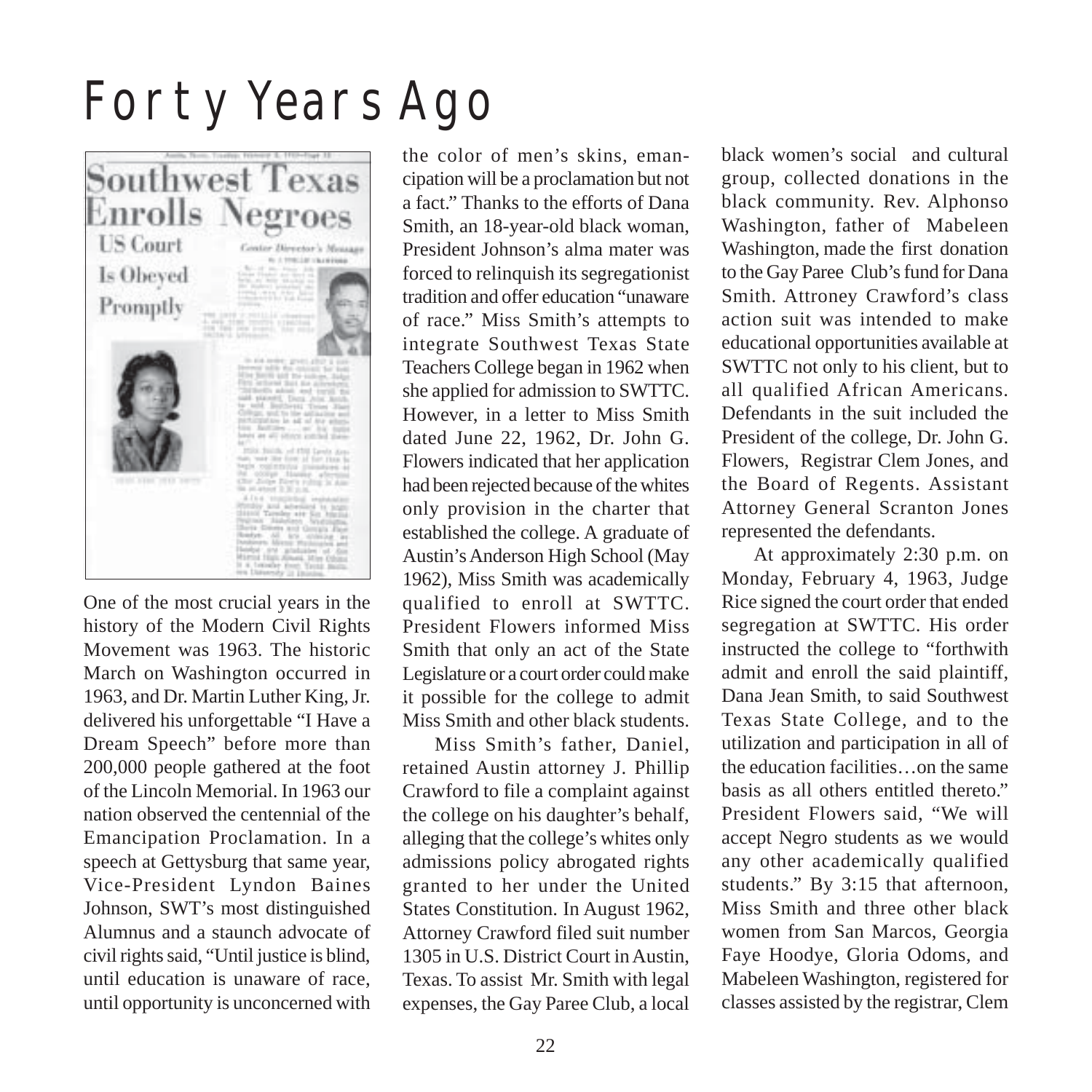Jones. On Tuesday, Helen Jackson, another black student enrolled. Because the court order was not issued until after regular registration had been completed, the five women enrolled in the registrar's office. All except Miss Odoms and Miss Jackson were first semester freshmen. Miss Odoms was a first semester transfer student from Texas Southern University in Houston, and Miss Jackson was a sophomore transfer student from Huston-Tillotson College in Austin.

Newspaper accounts suggest that the integration of SWTTC was accomplished quietly, without the

white protests and resistance that Autherine Lucy and Charlayne Hunter faced when they enrolled at the University of Alabama and the University of Georgia, respectively. President Flowers was correct when he predicted that SWTTC would "obey the court order and provide a model of peaceful integration as Negroes begin classes for the first time in its 60-year history." However, Dr. Flowers could not shield the women from occasional racial slurs and covert instances of discrimination. Undeterred by the challenges that a trailblazer often encounters, Miss

Smith persevered, and she was awarded a Bachelor of Science degree in elementary education in 1967.

On the 40th anniversary of the initiative that Miss Dana Jean Smith and the four other women took to integrate SWTTC, African American faculty, students, and staff acknowledge our debt to them and commend them for their fortitude and foresight. However, the larger University community also owes these women a debt of gratitude for making President Lyndon B. Johnson's call for "education unaware of race" a reality at his alma mater.